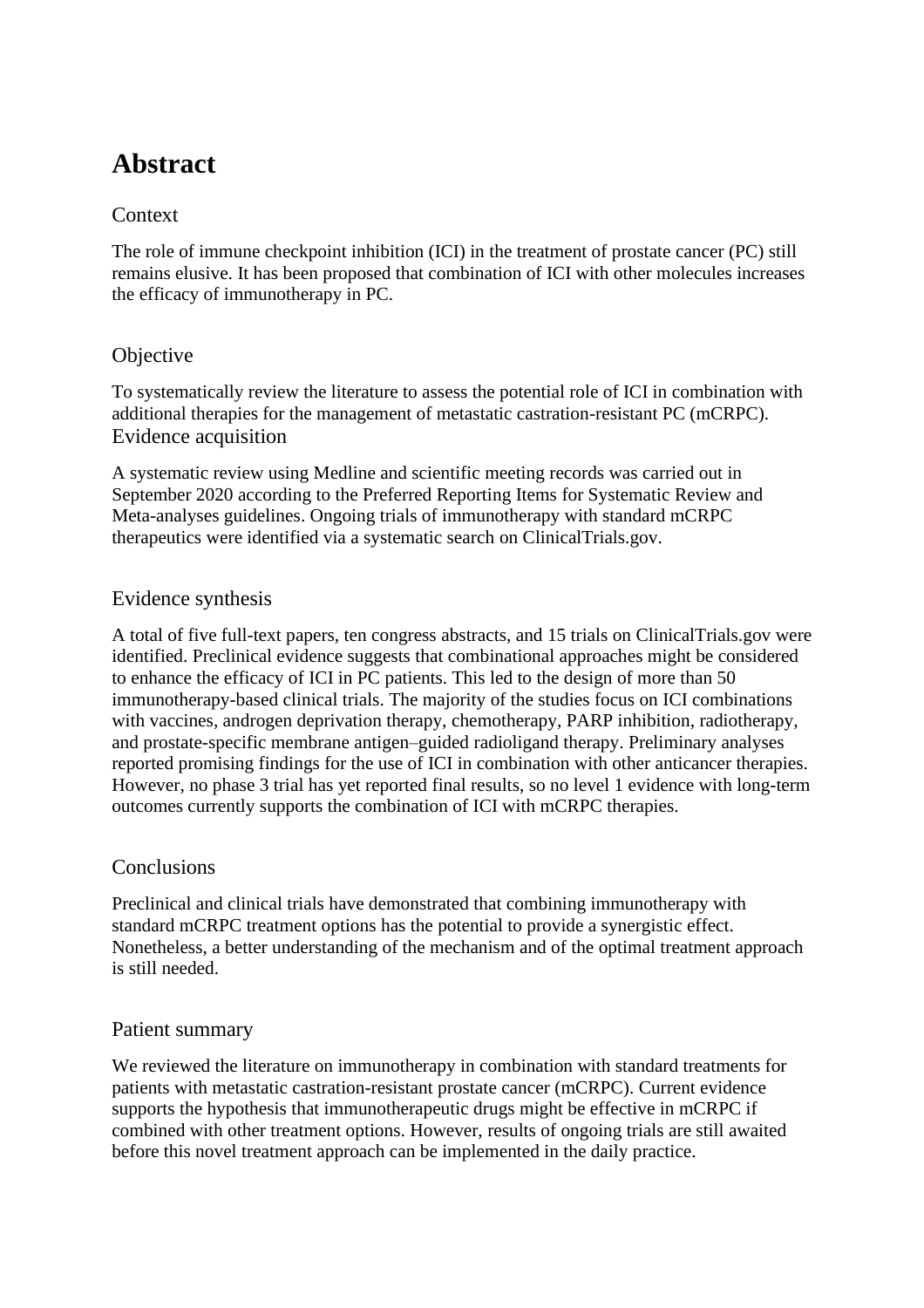# **Keywords**

- **• Metastatic castration-resistant prostate cancer**
- **• Immunotherapy**
- **• Combination therapies**

# **Introduction**

The advent of immune checkpoint inhibition (ICI) has revolutionized the therapeutic approach for different malignancies including metastatic renal cell carcinoma and bladder cancer, for which different Programmed cell death 1 (PD-1), Programmed cell death ligand 1 (PD-L1), and cytotoxic T-lymphocyte associated Protein 4 (CTLA-4) inhibitors have been included in disease-specific therapeutic pathways [\[1,](https://euoncology.europeanurology.com/article/S2588-9311(20)30175-9/fulltext) [2\]](https://euoncology.europeanurology.com/article/S2588-9311(20)30175-9/fulltext). Although previous studies demonstrated that immunotherapy with an autologous active cellular immunotherapy (sipuleucel-T) might improve overall survival (OS) for men with metastatic disease, mounting evidence supports the notion that prostate cancer (PC) is less immunogenic than initially assumed. This is also reflected in most clinical trials using active or passive immunotherapy, which failed to demonstrate relevant benefits from adaptive T-cell therapy or ICI in most patients [\[3,](https://euoncology.europeanurology.com/article/S2588-9311(20)30175-9/fulltext) [4\]](https://euoncology.europeanurology.com/article/S2588-9311(20)30175-9/fulltext). This might be related to different reasons: (1) the prostate tumor microenvironment (TME) is unsuitable for tumor-infiltrating immune cells with antitumor activities; (2) prostate tumors harbor fewer CD8<sup>+</sup> T cells compared to other tumor entities; (3) PC has a lower tumor mutational burden (TMB) than other cancers; (4) regulatory T cells (Tregs) are enriched in both the tumor and peripheral blood in PC; (5) there are a limited number of tumor-associated antigens and neoantigens in the TME [\[4,](https://euoncology.europeanurology.com/article/S2588-9311(20)30175-9/fulltext) [5,](https://euoncology.europeanurology.com/article/S2588-9311(20)30175-9/fulltext) [6\]](https://euoncology.europeanurology.com/article/S2588-9311(20)30175-9/fulltext); and (6) PD-L1 might be downregulated in many advanced PC cases, which might partly explain the negative results observed in trials with PD-1/PD-L1 antibodies. This is true even if higher PD-1/PD-L1 expression has been reported in aggressive variants of the disease [\[7,](https://euoncology.europeanurology.com/article/S2588-9311(20)30175-9/fulltext) [8\]](https://euoncology.europeanurology.com/article/S2588-9311(20)30175-9/fulltext).

Nevertheless, in a distinct subset of PC patients, underlying genomic alterations could portend greater sensitivity to immune checkpoint blockade. These genomic alterations include mutations in homologous recombination defect (HRD) genes occurring in 23% of cases, Fanconi anemia genes in 5%, *CDK12* in 6%, and mismatch repair (MMR) genes in 4%[\[9\]](https://euoncology.europeanurology.com/article/S2588-9311(20)30175-9/fulltext#bib0045). Most noteworthy, assessment of biallelic alterations of *BRCA1/2*has been incorporated into the biomarker development of Poly-ADP-Ribose Polymerase (PARP) inhibitors in metastatic castration-resistant PC (mCRPC) [\[10,](https://euoncology.europeanurology.com/article/S2588-9311(20)30175-9/fulltext) [11\]](https://euoncology.europeanurology.com/article/S2588-9311(20)30175-9/fulltext). It has been reported that the above alterations are associated with a higher TMB and potentially greater sensitivity to immune checkpoint blockade, particularly in the setting of combinatorial therapy. Similarly, PC with microsatellite instability high (MSI-H) detected in circulating tumor DNA is highly responsive to the PD-1 inhibitor pembrolizumab [\[12\]](https://euoncology.europeanurology.com/article/S2588-9311(20)30175-9/fulltext#bib0060).

One possible way to improve the efficacy of ICI in PC is to use combinational therapies based on different forms of immunotherapy or on immunotherapy combined with other PC treatment options. For example, Checkmate 650, a phase 2 study assessing the combination of two different immunotherapies (nivolumab plus ipilimumab) in chemotherapy-naïve mCRPC, reported an overall responses rate (ORR) of 26%, thus giving new hope for a role of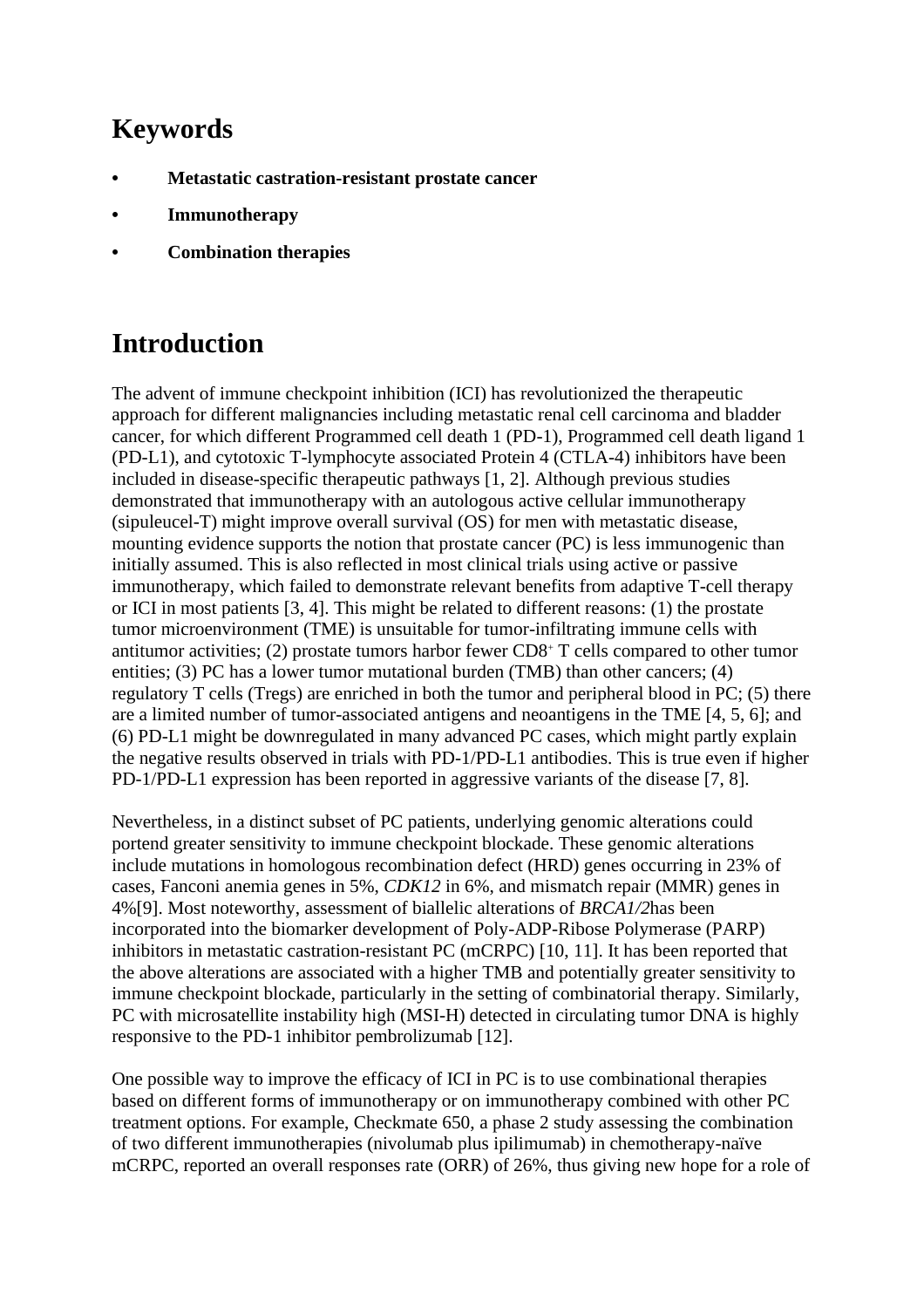immunotherapeutic agents in PC [\[13\]](https://euoncology.europeanurology.com/article/S2588-9311(20)30175-9/fulltext#bib0065). Given the availability of new data and an increasing number of ongoing studies in the field of ICI, we set out to systematically review and critically discuss the potential role of advanced combinational approaches in the setting of mCRPC.

## **Evidence acquisition**

We performed a systematic review of the literature (PubMed) according to the Preferred Reporting Items for Systematic Review and Meta-analyses (PRISMA) statement [\(Fig. 1\)](https://euoncology.europeanurology.com/article/S2588-9311(20)30175-9/fulltext#fig0005). In addition, conference reports from the past five years from the most important urological and oncological meetings (annual meeting of the American Society of Clinical Oncology (ASCO), ASCO Genitourinary Cancers (ASCO GU), European Society of Medical Oncology (ESMO), European Association of Urology, American Urological Association (AUA), American Association for Cancer Research (AACR)) up until the ASCO 2020 meeting on May 29–31, 2020 were screened. The inclusion criteria encompassed studies including patients with mCRPC who underwent treatment with a combination of ICI plus a standard mCRPC treatment (namely, chemotherapy, androgen deprivation therapy (ADT), radiotherapy (RT), radium-223, PARP inhibition, or lutetium-labeled prostate-specific membrane antigen (PSMA) ligand therapy). Search results were restricted to studies published in English. Keywords included "mCRPC" AND "clinical trial" AND ("immunotherapy" OR "immune checkpoint blockade") AND ("androgen deprivation therapy" OR "chemotherapy" OR "abiraterone" OR" enzalutamide" OR" radiotherapy" OR" PARP inhibition" OR" PSMA lutetium therapy"). Studies on ICI monotherapy, those combining ICI with ICI, and ICI with experimental mCRPC treatment approaches (eg, antiantiogenic therapies) were excluded, as well as all preclinical studies.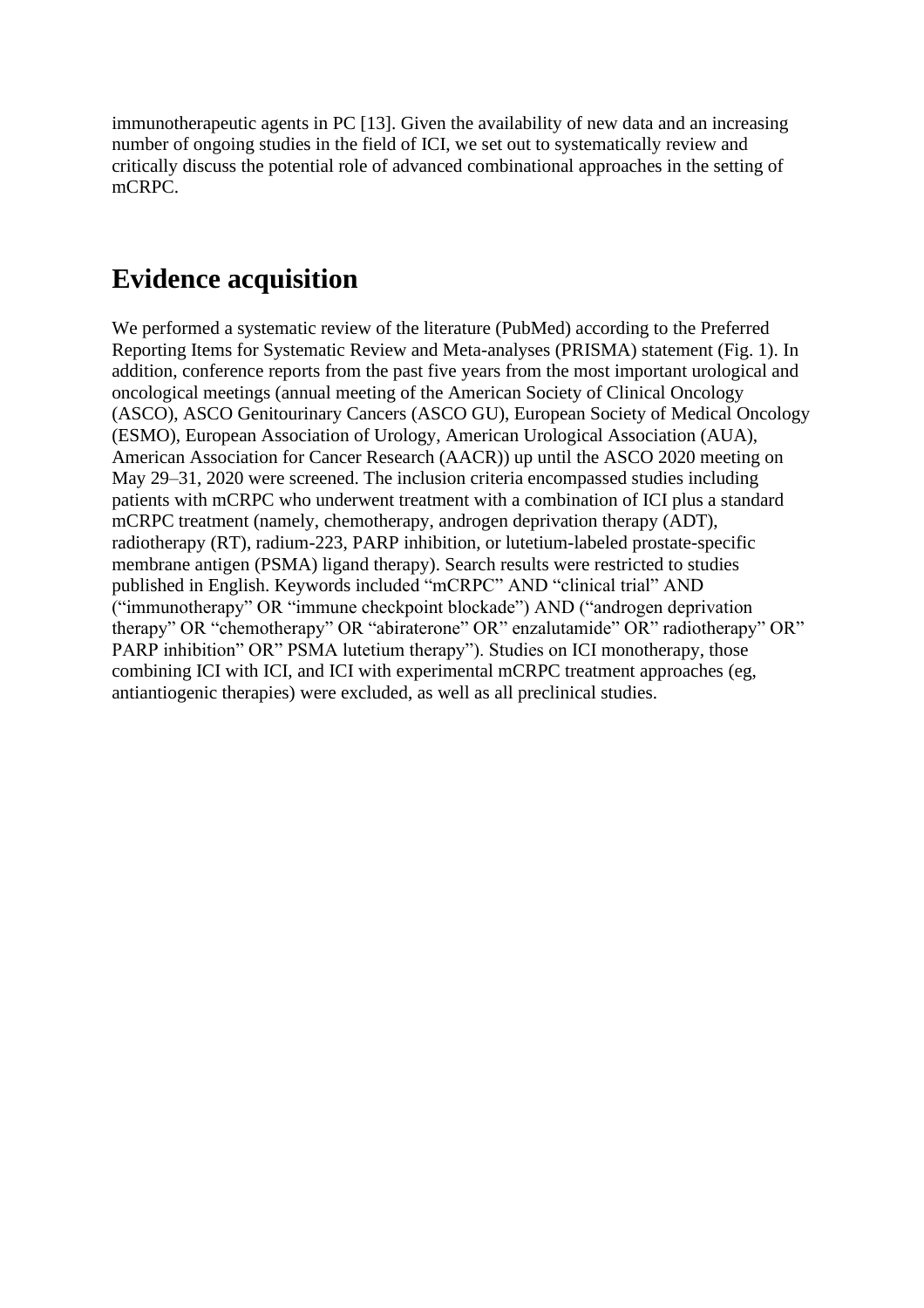

**Fig. 1 Overview of the study selection process according to Preferred Reporting Items for Systematic Review and Meta-analyses guidelines.**

## **Evidence synthesis**

Features of studies included in the systematic review

[Fig. 1](https://euoncology.europeanurology.com/article/S2588-9311(20)30175-9/fulltext#fig0005) shows the PRISMA flowchart. A total of five full-text papers, ten congress abstracts, and 15 trials on ClinicalTrials.gov were identified. For ICI with concomitant ADT, one fulltext paper has been published and six studies are ongoing (two phase 3, four phase 2). Four trials (two phase 3 and two phase 2) are currently investigating ICI in combination with chemotherapy. For ICI plus radiation, three trials have been published as full-text papers, two phase 3 studies have been completed, and five phase 2 studies are still ongoing. The combination of PARP inhibition plus ICI has been investigated in six phase 1/2 trials. Among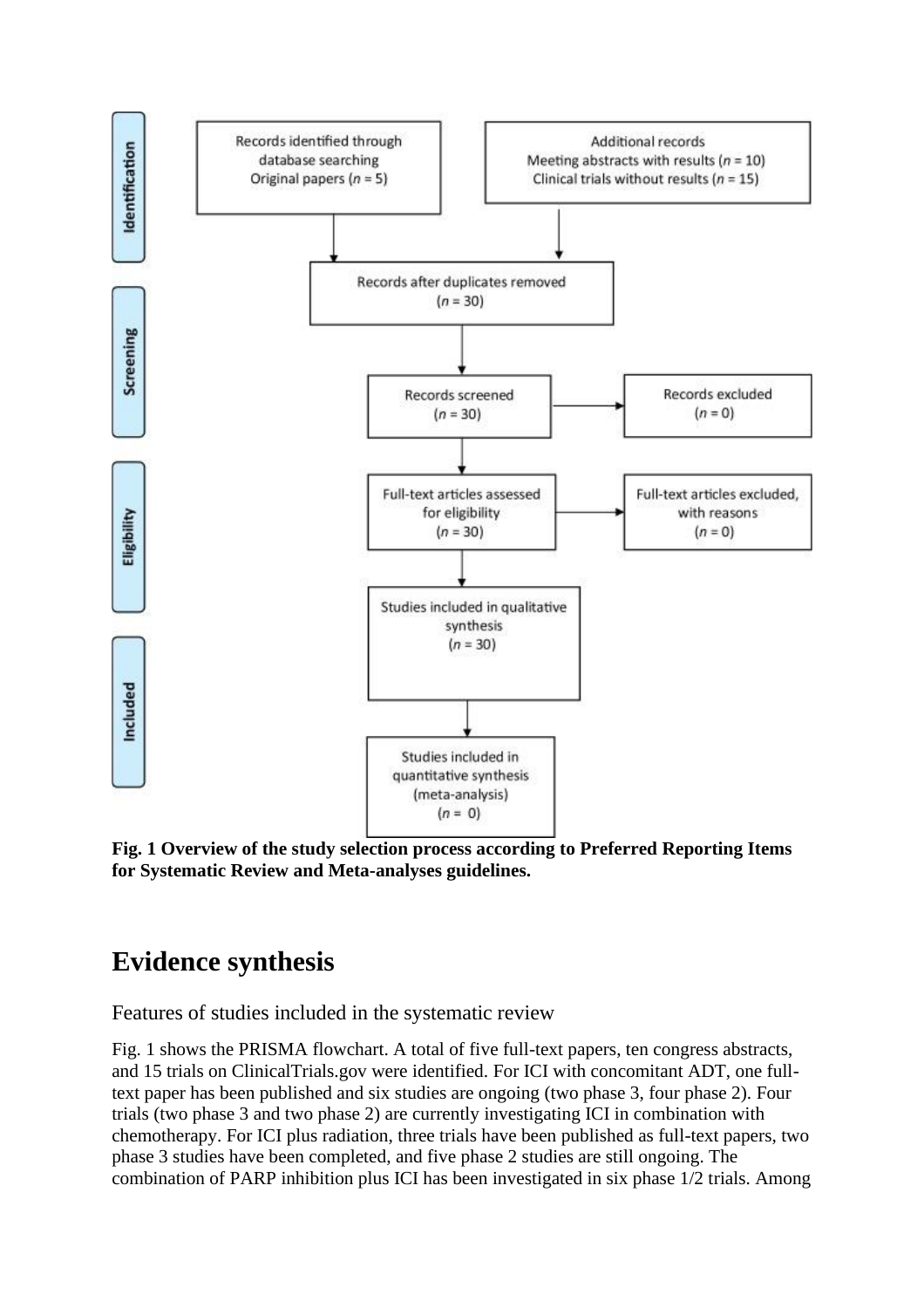these, one study has been published. One phase 1b study is currently assessing radioligands and two studies (phase 1b and 2) are investigating cancer vaccines in combination with ICI. [Table 1](https://euoncology.europeanurology.com/article/S2588-9311(20)30175-9/fulltext#tbl0005) presents detailed information (immunotherapeutic agent, NCT number, number of treatment groups, sample size, clinical phase, completion date, and current study stage) for the ongoing studies.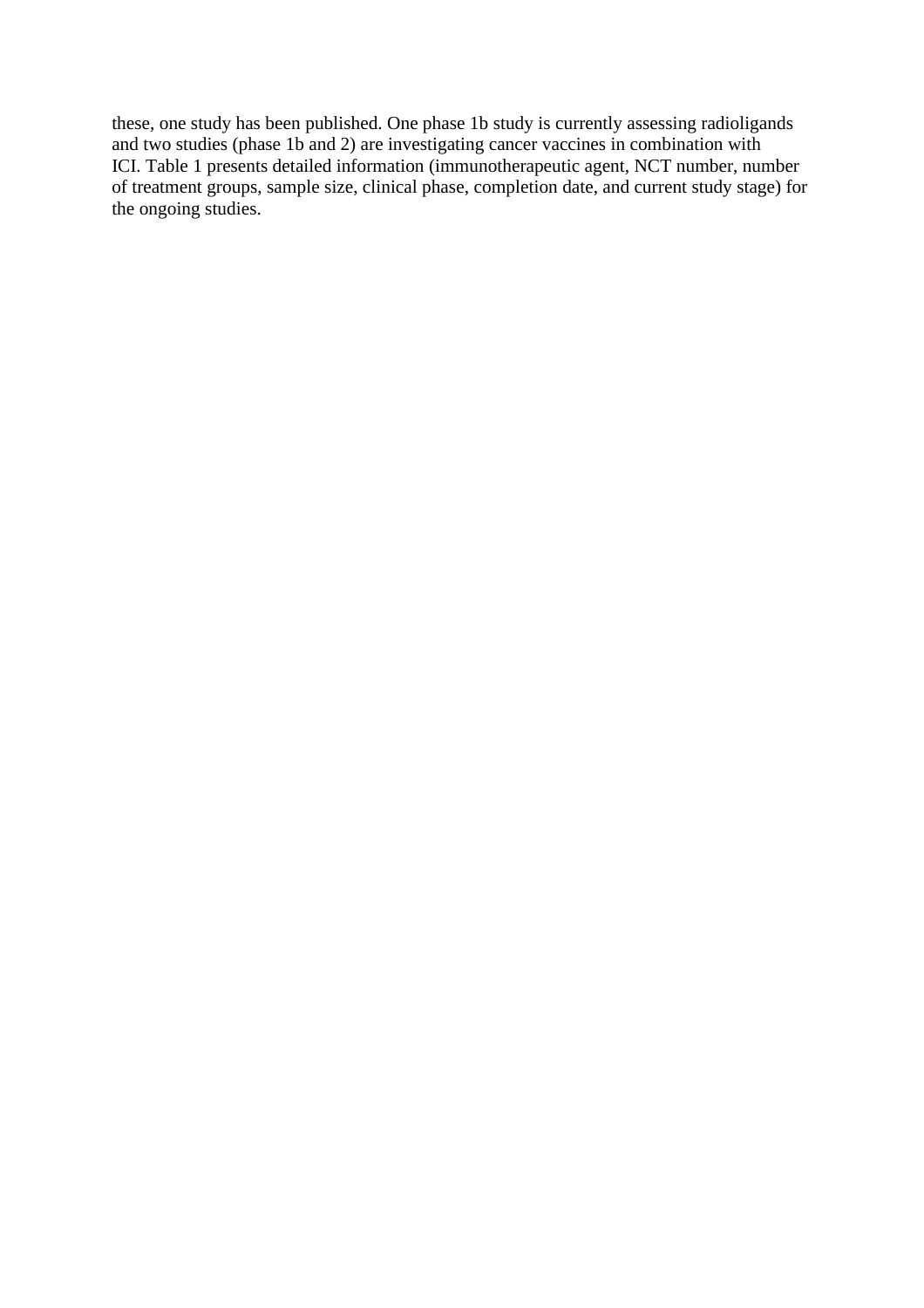|                        | <b>Combination</b><br>partner                    | ICI                                             | <b>Identifier</b>                         | Tx<br>groups                             | (Planned)<br>sample<br>size | <b>Clinical</b><br>phase                           | (Expected)<br>completion<br>date | <b>Current</b><br>$stage/reference$                                                                                          |
|------------------------|--------------------------------------------------|-------------------------------------------------|-------------------------------------------|------------------------------------------|-----------------------------|----------------------------------------------------|----------------------------------|------------------------------------------------------------------------------------------------------------------------------|
| Androgen<br>inhibition | Leuprolide +<br>bicalutamide<br>Any LHRH<br>A/AA | Ipilumumab<br>Ipilumumab                        | NCT00170157<br>NCT01498978                | $\mathbf{1}$<br>$\mathbf{1}$             | 112<br>10                   | $\overline{2}$<br>$\overline{2}$                   | 06.2013<br>08.2019               | Completed, no<br>final results<br>Completed<br>(PMID)<br>32850444)                                                           |
|                        | Enzalutamide                                     | Pembrolizumab<br>Pembrolizumab<br>Pembrolizumab | NCT02312557<br>NCT02787005<br>NCT03834493 | $\mathbf{1}$<br>$\sqrt{5}$<br>$\sqrt{2}$ | 58<br>370<br>1200           | $\overline{2}$<br>$\overline{2}$<br>$\mathfrak{Z}$ | 01.2022<br>12.2021<br>04.2024    | Active, not<br>recruiting,<br>interim results<br>Active, not<br>recruiting,<br>interim results<br>Active, interim<br>results |
|                        |                                                  | Atezolizumab<br>Nivolumab                       | NCT03016312<br>NCT03338790                | $\overline{2}$<br>$\mathfrak{Z}$         | 771<br>330                  | 3<br>$\overline{2}$                                | 09.2020<br>11.2021               | Terminated in<br>April 2020,<br>interim results<br>Active, not<br>recruiting, no<br>results yet                              |

**Table 1: Overview of clinical studies combining ICI with metastatic castration-resistant prostate cancer treatment options.**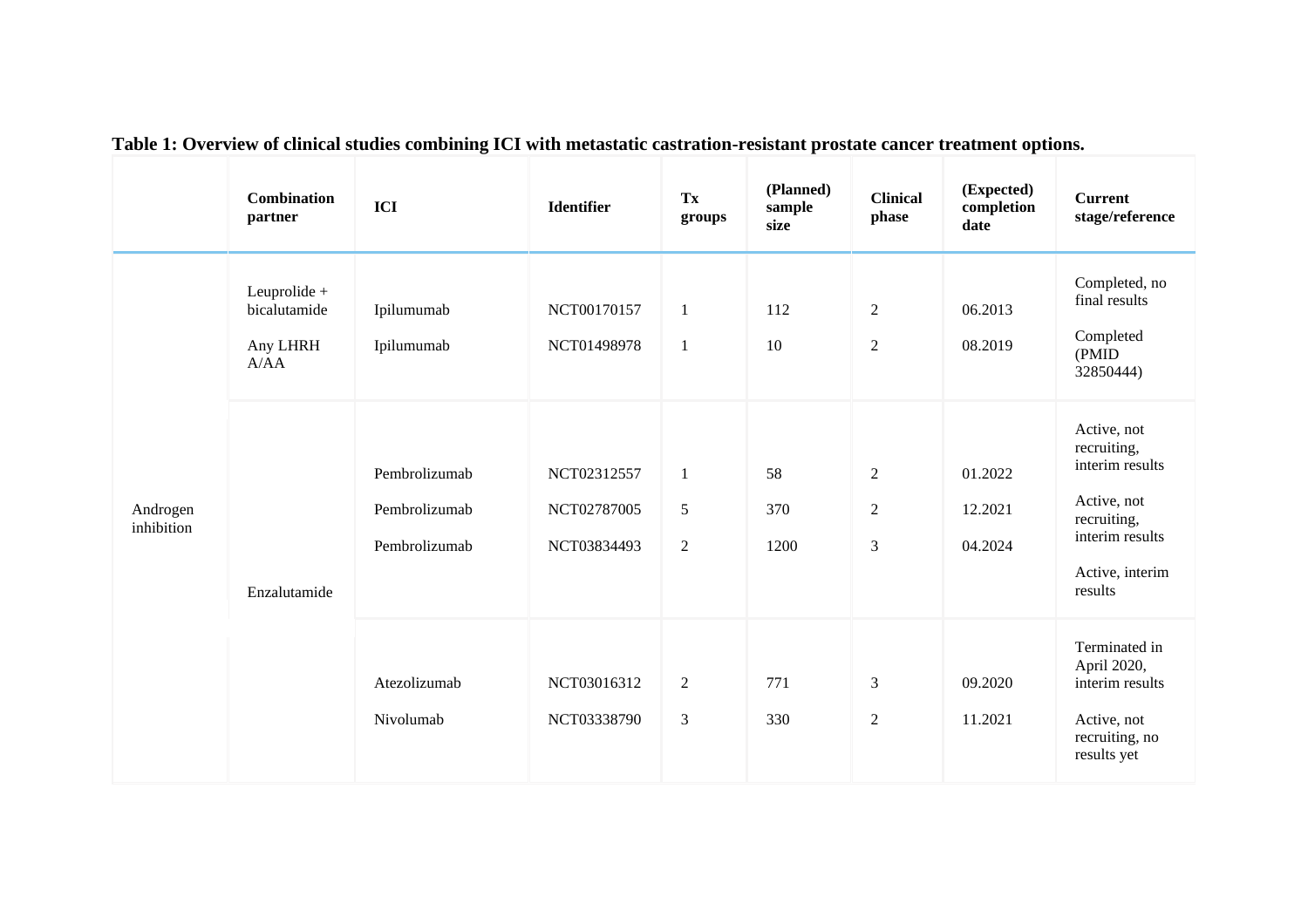|                       | <b>Combination</b><br>partner | ICI                                                                                 | <b>Identifier</b>                                                                      | Tx<br>groups                                                                                       | (Planned)<br>sample<br>size        | <b>Clinical</b><br>phase                                                                      | (Expected)<br>completion<br>date                               | <b>Current</b><br>stage/reference                                                                             |
|-----------------------|-------------------------------|-------------------------------------------------------------------------------------|----------------------------------------------------------------------------------------|----------------------------------------------------------------------------------------------------|------------------------------------|-----------------------------------------------------------------------------------------------|----------------------------------------------------------------|---------------------------------------------------------------------------------------------------------------|
| <b>CT<sub>x</sub></b> | Docetaxel                     | Nivolumab<br>Nivolumab                                                              | NCT03338790<br>NCT04100018                                                             | $\mathfrak{Z}$<br>2                                                                                | 330<br>984                         | $\sqrt{2}$<br>$\mathfrak{Z}$                                                                  | 11.2021<br>06.2024                                             | Active, not<br>recruiting,<br>interim results<br>Active,<br>recruiting, no<br>results yet                     |
|                       | Docetaxel                     | Pembrolizumab<br>Pembrolizumab                                                      | NCT02861573<br>NCT03834506                                                             | $\overline{4}$<br>2                                                                                | 400<br>1000                        | 1b/2<br>$\mathfrak{Z}$                                                                        | 12.2023<br>02.2023                                             | Active,<br>recruiting,<br>interim results<br>Active,<br>recruiting, no<br>results yet                         |
| Radiation             | Radiation                     | Ipilimumab<br>Ipilimumab<br>Ipilimumab<br>Nivolumab<br>Sipuleucel-T<br>Sipuleucel-T | NCT02232230<br>NCT01057810<br>NCT00861614<br>NCT03543189<br>NCT01807065<br>NCT02232230 | $\mathbf{1}$<br>$\overline{2}$<br>$\overline{2}$<br>$\mathbf{1}$<br>$\overline{2}$<br>$\mathbf{1}$ | 20<br>837<br>988<br>34<br>51<br>20 | $\mathfrak{Z}$<br>$\mathfrak{Z}$<br>$\mathfrak{Z}$<br>1/2<br>$\overline{2}$<br>$\mathfrak{Z}$ | 06.2018<br>07.2015<br>08.2015<br>09.2021<br>12.2019<br>06.2018 | Completed, no<br>results yet<br>Completed<br>(PMID<br>28034081)<br>Completed<br>(PMID<br>24831977)<br>Active, |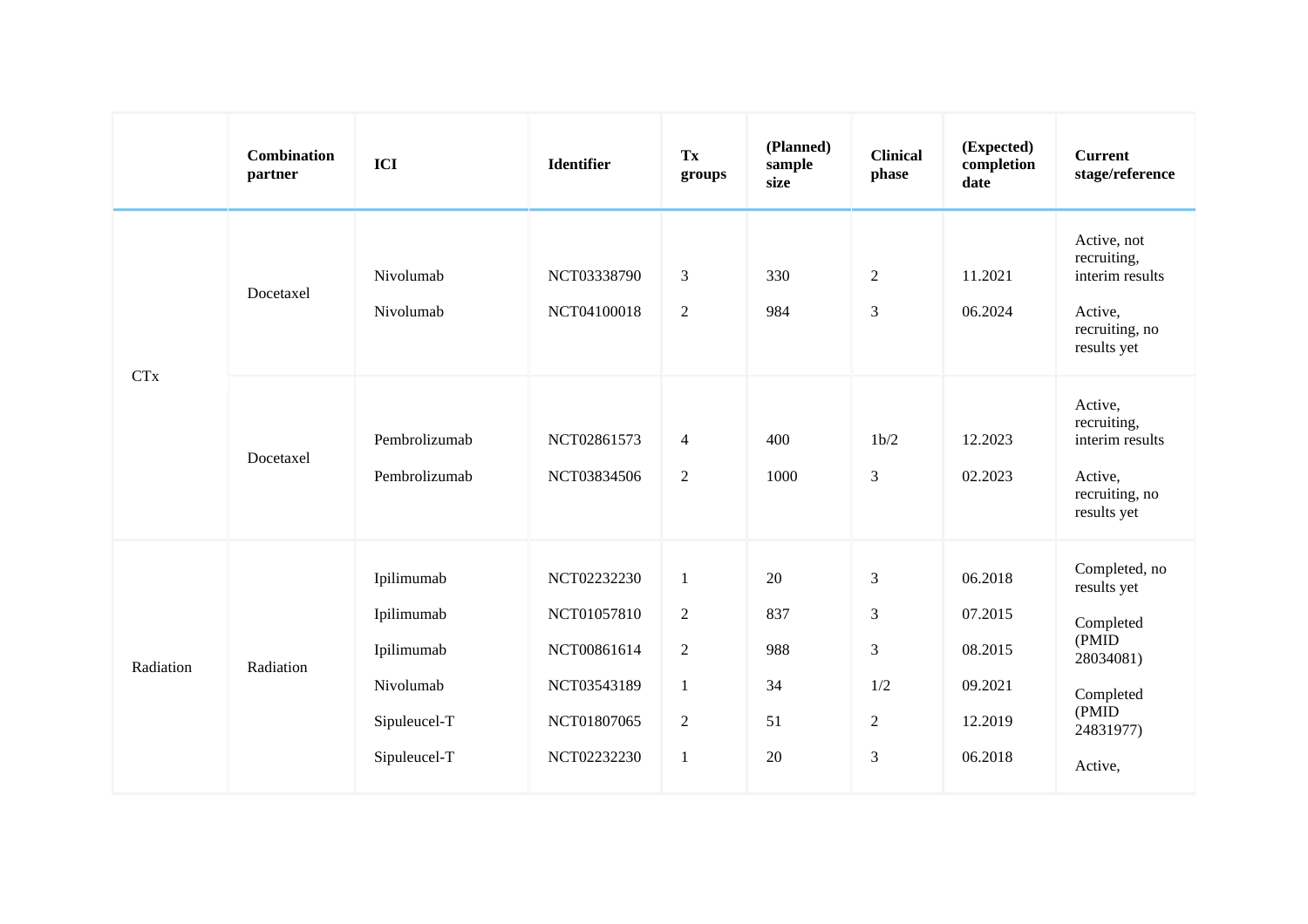|  | <b>Combination</b><br>partner | ICI                                       | <b>Identifier</b>                         | Tx<br>groups                                   | (Planned)<br>sample<br>size | <b>Clinical</b><br>phase                   | (Expected)<br>completion<br>date | <b>Current</b><br>stage/reference                                                                                                               |
|--|-------------------------------|-------------------------------------------|-------------------------------------------|------------------------------------------------|-----------------------------|--------------------------------------------|----------------------------------|-------------------------------------------------------------------------------------------------------------------------------------------------|
|  |                               | Sipuleucel-T                              | NCT01818986                               | $\overline{2}$                                 | 36                          | $\overline{2}$                             | 12.2020                          | recruiting, no<br>results yet<br>Competed<br>(PMID<br>30682445)<br>Completed, no<br>results yet<br>Active, not<br>recruiting, no<br>results yet |
|  | Radium-223                    | Pembrolizumab<br>Avelumab<br>Sipuleucel-T | NCT03093428<br>NCT04071236<br>NCT02463799 | $\sqrt{2}$<br>$\overline{2}$<br>$\overline{2}$ | 45<br>99<br>36              | $\overline{2}$<br>$\sqrt{2}$<br>$\sqrt{2}$ | 06.2024<br>01.2023<br>12.2020    | Active,<br>recruiting, no<br>results yet<br>Active,<br>recruiting, no<br>results yet<br>Active,<br>recruiting,<br>interim results               |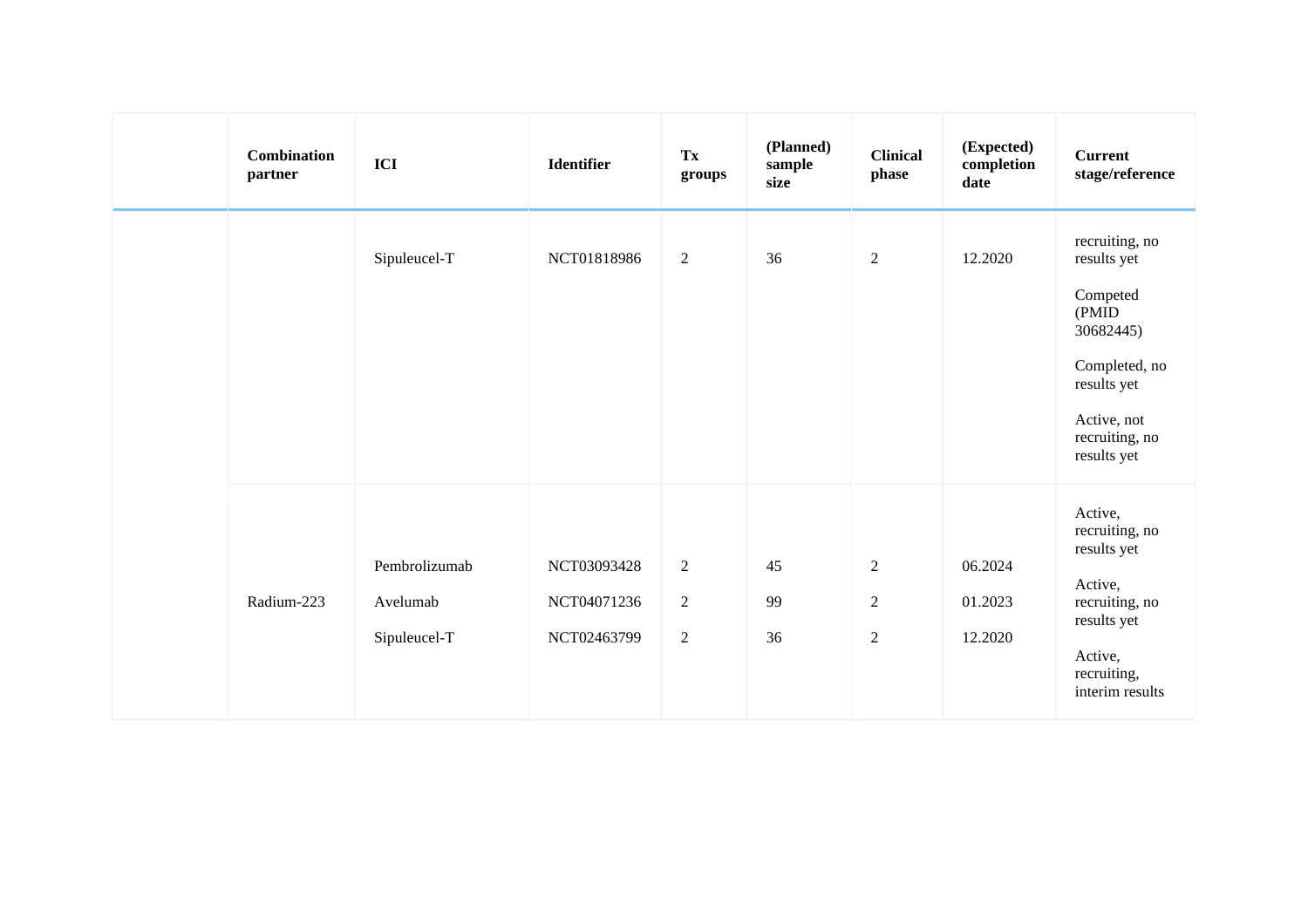|                           | <b>Combination</b><br>partner | ICI                            | <b>Identifier</b>          | Tx<br>groups                     | (Planned)<br>sample<br>size | <b>Clinical</b><br>phase | (Expected)<br>completion<br>date | <b>Current</b><br>stage/reference                                                     |
|---------------------------|-------------------------------|--------------------------------|----------------------------|----------------------------------|-----------------------------|--------------------------|----------------------------------|---------------------------------------------------------------------------------------|
| <b>PARP</b><br>inhibition | Olaparib                      | Pembrolizumab<br>Pembrolizumab | NCT02861573<br>NCT04123366 | $\overline{4}$<br>$\mathbf{1}$   | 400<br>300                  | 1b/2<br>$\sqrt{2}$       | 12.2023<br>12.2023               | Active,<br>recruiting,<br>interim results<br>Active,<br>recruiting, no<br>results yet |
|                           | Olaparib                      | Durvalumab                     | NCT02484404                | 6                                | 384 (solid<br>tumors)       | 1/2                      | 12.2022                          | Completed<br>(PMID<br>30514390)                                                       |
|                           | Rucaparib                     | Nivolumab<br>Nivolumab         | NCT03572478<br>NCT03338790 | $\overline{4}$<br>$\mathfrak{Z}$ | 12<br>330                   | 1/2<br>$\overline{2}$    | 12.2021<br>11.2021               | Active,<br>recruiting, no<br>results yet<br>Active,<br>recruiting, no<br>results yet  |
|                           | Talazoparib                   | Avelumab                       | NCT03330405                | 13                               | $214$ (solid<br>tumors)     | $\overline{2}$           | 08.2021                          | Active,<br>recruiting, no<br>results yet                                              |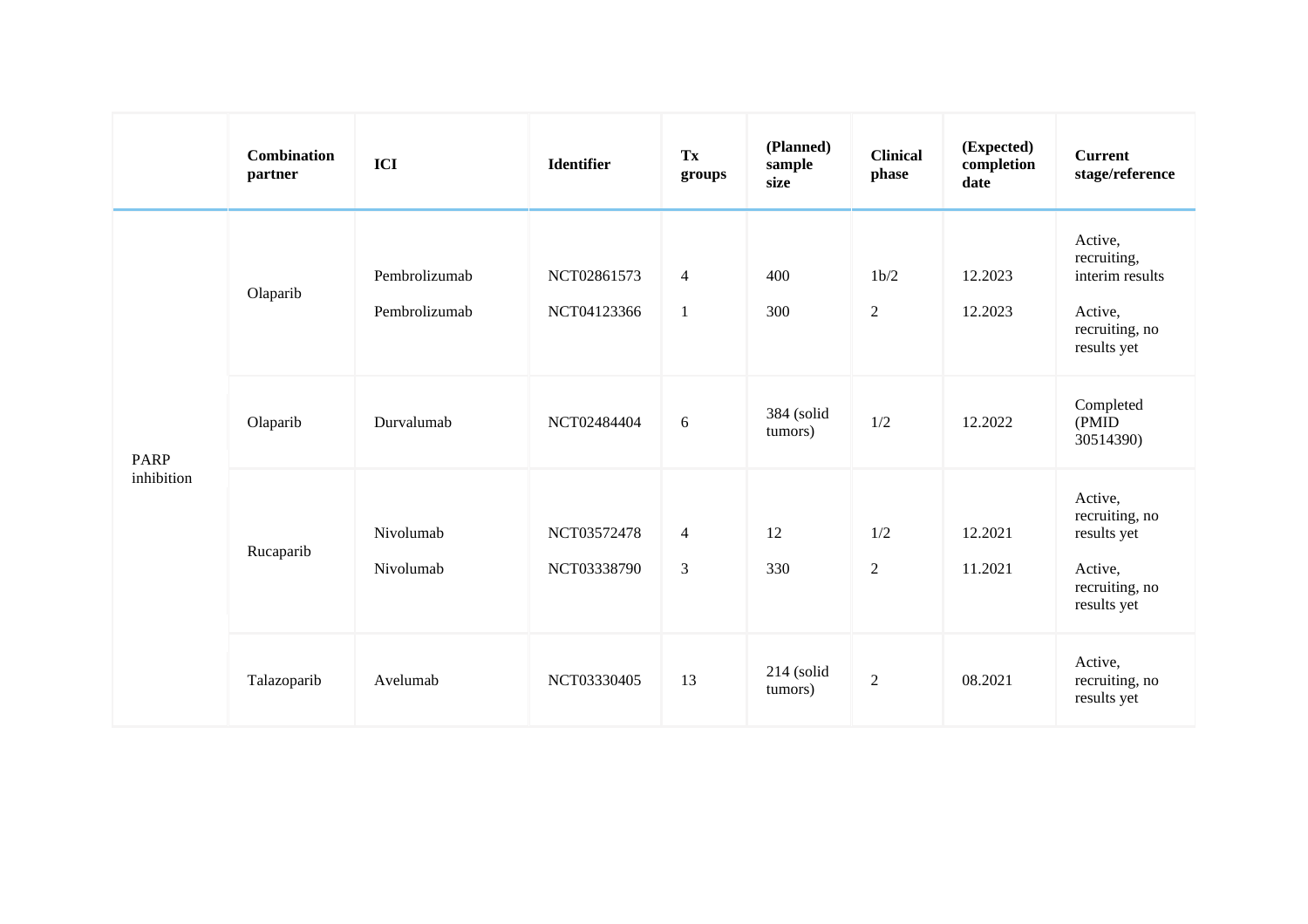|                    | <b>Combination</b><br>partner | ICI                        | <b>Identifier</b>          | $\mathbf{T}\mathbf{x}$<br>groups | (Planned)<br>sample<br>size | <b>Clinical</b><br>phase         | (Expected)<br>completion<br>date | <b>Current</b><br>stage/reference                                                             |
|--------------------|-------------------------------|----------------------------|----------------------------|----------------------------------|-----------------------------|----------------------------------|----------------------------------|-----------------------------------------------------------------------------------------------|
| Radioligand        | $177$ Lu-PSMA-<br>617         | Pembrolizumab              | NCT03805594                | $\mathfrak{Z}$                   | 43                          | 1 <sub>b</sub>                   | 08.2022                          | Active,<br>recruiting, no<br>results yet                                                      |
| Cancer<br>vaccines | Sipuleucel-T                  | Atezolizumab<br>Ipilimumab | NCT03024216<br>NCT01804465 | 2<br>2                           | 37<br>50                    | 1 <sub>b</sub><br>$\overline{2}$ | 11.2025<br>08.2020               | Active, not<br>recruiting,<br>interim results<br>Active, not<br>recruiting, no<br>results yet |

ICI = immune checkpoint inhibitor; Tx = treatment; LHRH A/AA = luteinizing hormone–releasing hormone agonist/antagonist;

CTx = chemotherapy; PSMA = prostate-specific membrane antigen.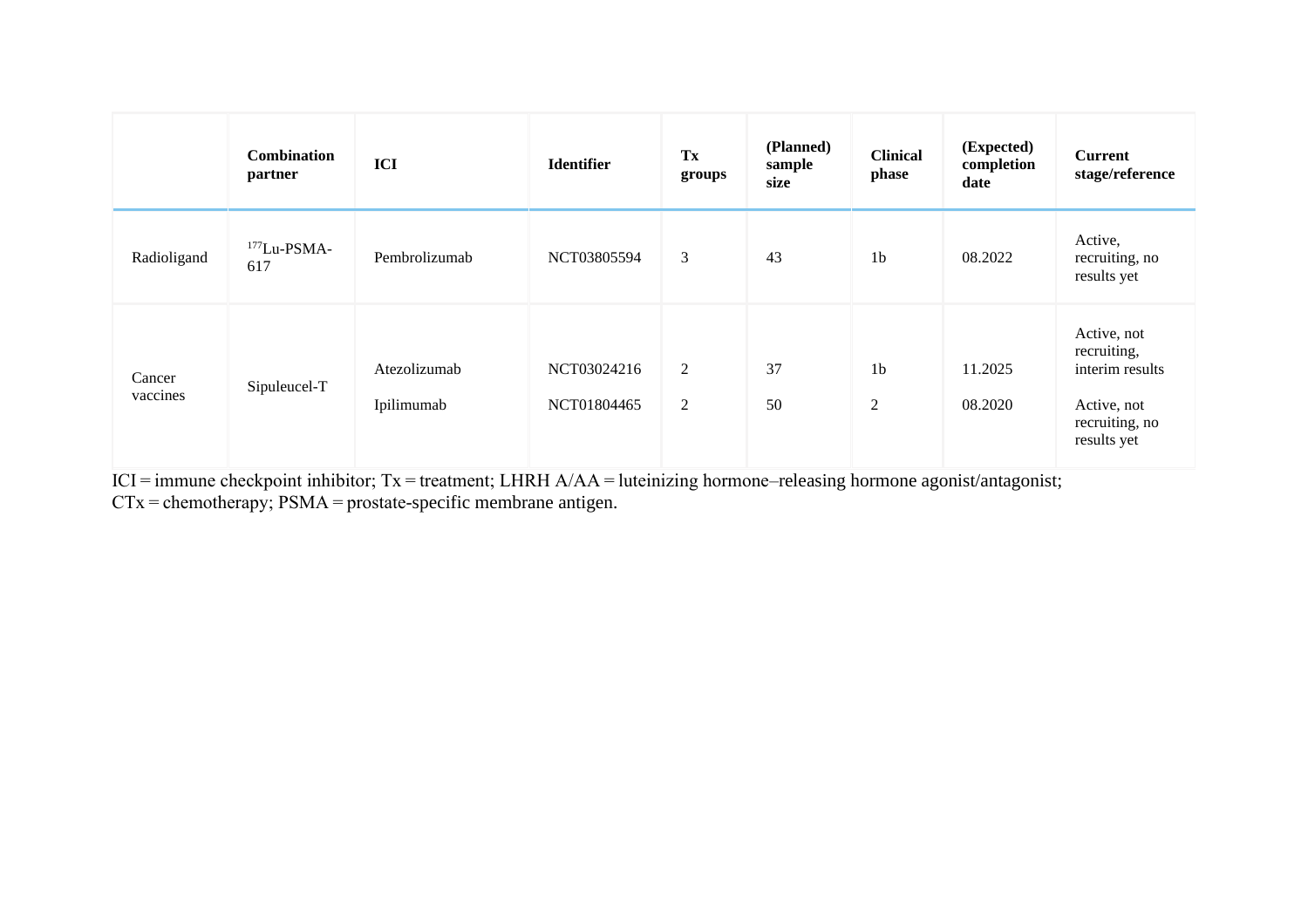In general, a large number of clinical trials investigating various ICIs in different stages of PC were initiated because preclinical studies demonstrated promising results. However, in contrast to other tumor entities, ICI monotherapies showed limited clinical benefit in PC, so there is a need for novel strategies to overcome this problem. Besides combining two different ICI agents to boost their activity, an ICI can be combined with standard therapeutic options. Here we discuss ICIs in combination with mCRPC treatment options. ICIs with concomitant ADT

Several preclinical studies examined immune-based treatments in combination with ADT and demonstrated that androgen depletion can positively or negatively affect the immune response generated during immunotherapy treatment [\[14\]](https://euoncology.europeanurology.com/article/S2588-9311(20)30175-9/fulltext#bib0070). On the basis of these findings, combining ADT with immunotherapy might represent a reasonable option for improving its efficacy. The combination of CTLA-4 inhibition and ADT in mCRPC was assessed in a prospective phase 2 trial (NCT00170157) using ipilimumab (a fully human monoclonal antibody targeting CTLA-4) plus ADT (leuprolide) plus bicalutamide versus ADT monotherapy. 55% of patients achieved undetectable prostate-specific antigen (PSA) levels after 3 months (mo) of combined therapy, compared with 38% of patients treated with androgen ablation alone [\[15\]](https://euoncology.europeanurology.com/article/S2588-9311(20)30175-9/fulltext#bib0075).

The study was completed in 2013 after enrolment of 112 patients. However, to the best of our knowledge the final results have not been published so far. The results of a similar phase 2 study (NCT01498978) that evaluated the impact of ipilimumab plus androgen suppression in mCRPC patients with an incomplete response to ADT monotherapy were released in August 2020. Overall, ten patients were enrolled and treated with ipilimumab 10 mg/kg (every 3 weeks (wk) for up to four doses) with maintenance ipilimumab every 12 wk if no progression was observed. No patient met the primary endpoint, defined as undetectable PSA. However, 30% of the patients demonstrated a >50% PSA reduction, with one patient achieving a PSA decrease of >90%. Interestingly, assessment of peripheral blood mononuclear cells revealed that patients with clinical responses had an increase in effector memory T-cell subsets as well as an increase in T-cell expression of T-bet, suggesting induction of a Th1 response [\[16\]](https://euoncology.europeanurology.com/article/S2588-9311(20)30175-9/fulltext#bib0080).

Evidence supporting the combination of a second-generation antiandrogen (eg, abiraterone or enzalutamide) with ICI is inconclusive. Enzalutamide resistance is associated with increased expression of PD-L1/2<sup>+</sup> dendritic cells (DCs) in blood compared to patients responding to treatment, as well as with a high frequency of PD-1<sup>+</sup> T cells [\[17\]](https://euoncology.europeanurology.com/article/S2588-9311(20)30175-9/fulltext#bib0085). However, abiraterone or enzalutamide did not affect the expression of PD-L1 on circulating myeloid suppressor cells in mCRPC patients. Admittedly, baseline levels of the cytokines fibroblast growth factor, granulocyte-macrophage colony-stimulating factor (GM-CSF), interleukin 10 (IL-10), and IL-6 were significantly lower in responders compared to patients not responding to secondgeneration ADT. In addition, resistant patients showed significantly lower T-cell frequencies [\[18\]](https://euoncology.europeanurology.com/article/S2588-9311(20)30175-9/fulltext#bib0090). This incoherence may suggest that PD-1 can be highly expressed on Tregs, thereby promoting cell proliferation and suppressive activity. Conversely, when PD-1 is expressed on CD4 and CD8 effector cells, it negatively regulates their proliferation by inducing their differentiation into suppressive T cells upon binding to PD-1 antibodies [\[7\]](https://euoncology.europeanurology.com/article/S2588-9311(20)30175-9/fulltext#bib0035).

A phase 2 single-institution study enrolled 30 mCRPC patients progressing on enzalutamide who were treated with pembrolizumab while continuing enzalutamide (NCT02312557). Interim results were presented at the ESMO 2019 meeting and showed that 13% of patients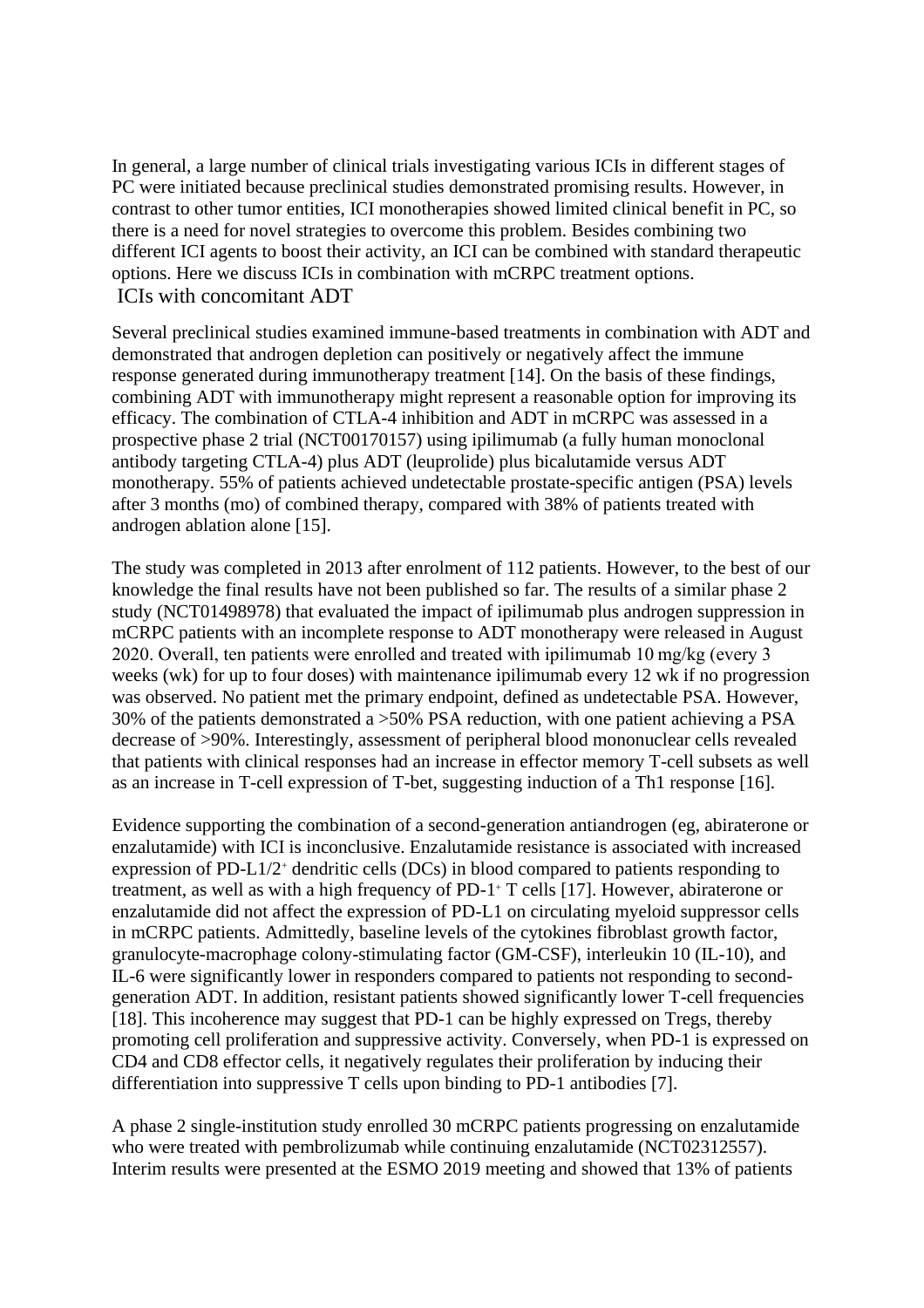achieved a PSA reduction  $\geq 50\%$ , and 25% of patients exhibited radiographic response after treatment with pembrolizumab in combination with enzalutamide. After median follow-up of 17.4 mo, median progression-free survival (PFS) was 5.6 mo (95% confidence interval [CI] 3.5–8.1) and median OS was 17.3 mo (95% CI 7.7–17.7) [\[19\]](https://euoncology.europeanurology.com/article/S2588-9311(20)30175-9/fulltext#bib0095). Although patient recruitment has been terminated, the estimated primary completion date is January 2021.

The encouraging findings presented at ESMO 2019 led to the design of a phase 3 trial (Keynote-641, Arm C; NCT03834493) that is currently recruiting patients. At the virtual AUA 2020 meeting, interim results were presented for 103 men treated for at least 27 wk with pembrolizumab plus enzalutamide. The PSA response rate was 21.8% in the overall population, the median time to PSA progression among patients who had a PSA response was 3.5 mo (95% CI 2.9–4.0), and the ORR among patients with measurable disease was 12.0% (95% CI 2.5–31.2%) with a disease control rate (DCR) of 32% (95% CI 14.9–53.5%). Two patients had a complete response, one had a partial response, and 11 had stable disease. Remarkably, 56% of patients with measurable disease showed a reduction in target lesion size from baseline, and in 24% of those patients the decrease was >30%. Concerning secondary endpoints, patients had median radiographic PFS (rPFS) of 6.1 mo (95% CI 4.4– 6.5) and median OS of 20.4 mo (95% CI 15.5 mo to not reached [NR]). Grade 3–5 treatmentrelated adverse events (TRAEs) were observed in 39.2% of the cases; the most commonly reported ones were rash (7.8%) and fatigue (5.9%). Immune-mediated AEs were reported for 37.3% of the patients, including severe skin reaction (17.6%), hypothyroidism (14.7%), and colitis (2.9%) [\[20\]](https://euoncology.europeanurology.com/article/S2588-9311(20)30175-9/fulltext#bib0100).

In line with Keynote-641, an update on the phase 2 Keynote-199 cohort 4 and 5 trial (NCT02787005) investigating pembrolizumab in mCRPC was presented at ASCO 2020 [\[21\]](https://euoncology.europeanurology.com/article/S2588-9311(20)30175-9/fulltext#bib0105). Cohort 4 (Response Evaluation Criteria in Solid Tumors [RECIST]-measurable disease) and Cohort 5 (bone-predominant disease) comprised chemotherapy-naive patients with mCRPC treated with enzalutamide plus pembrolizumab after progression with enzalutamide. At median follow-up of 13.7 mo, 107 of 126 patients had discontinued pembrolizumab, mostly because of disease progression. The ORR for patients with measurable disease (Cohort 4) was 12% (95% CI 6–11%). Of note, there were two complete responses among eight responses, and a duration of response (DOR) of 6 mo in 60% of those patients whose tumors responded. The reported DCR, defined as stable disease, complete response, or partial response for all patients, was 51% in Cohort 4 (95% CI 39–63%) and 51% in Cohort 5 (95% CI 36–66%) [\[22\]](https://euoncology.europeanurology.com/article/S2588-9311(20)30175-9/fulltext#bib0110). On the basis of these results, the authors concluded that addition of pembrolizumab to enzalutamide following enzalutamide resistance showed modest antitumor activity and a durable response in patients with RECIST-measurable and bone-predominant mCRPC [\(Table 1\)](https://euoncology.europeanurology.com/article/S2588-9311(20)30175-9/fulltext#tbl0005).

Besides pembrolizumab, the PD-1–blocking antibody nivolumab is currently being tested in combination with enzalutamide in men with mCRPC (CheckMate 9KD, Arm C; NCT03338790).

The phase 3 IMbassador 250 trial (NCT03016312) is the second trial reporting final results for ADT plus ICI. This study randomly assigned 759 patients with mCRPC, or locally advanced or incurable CRPC, to receive the PD-L1 inhibitor atezolizumab plus enzalutamide versus enzalutamide monotherapy until loss of clinical benefit or unacceptable toxicity. According to latest data presented at the AACR 2020 meeting, there was no significant improvement in OS or other outcomes with the addition of atezolizumab to enzalutamide, and the trial was terminated early in April 2020. Of note, no difference in OS was observed between the arms, with a median of 15.2 mo (95% CI, 14.0–17.0) for atezolizumab plus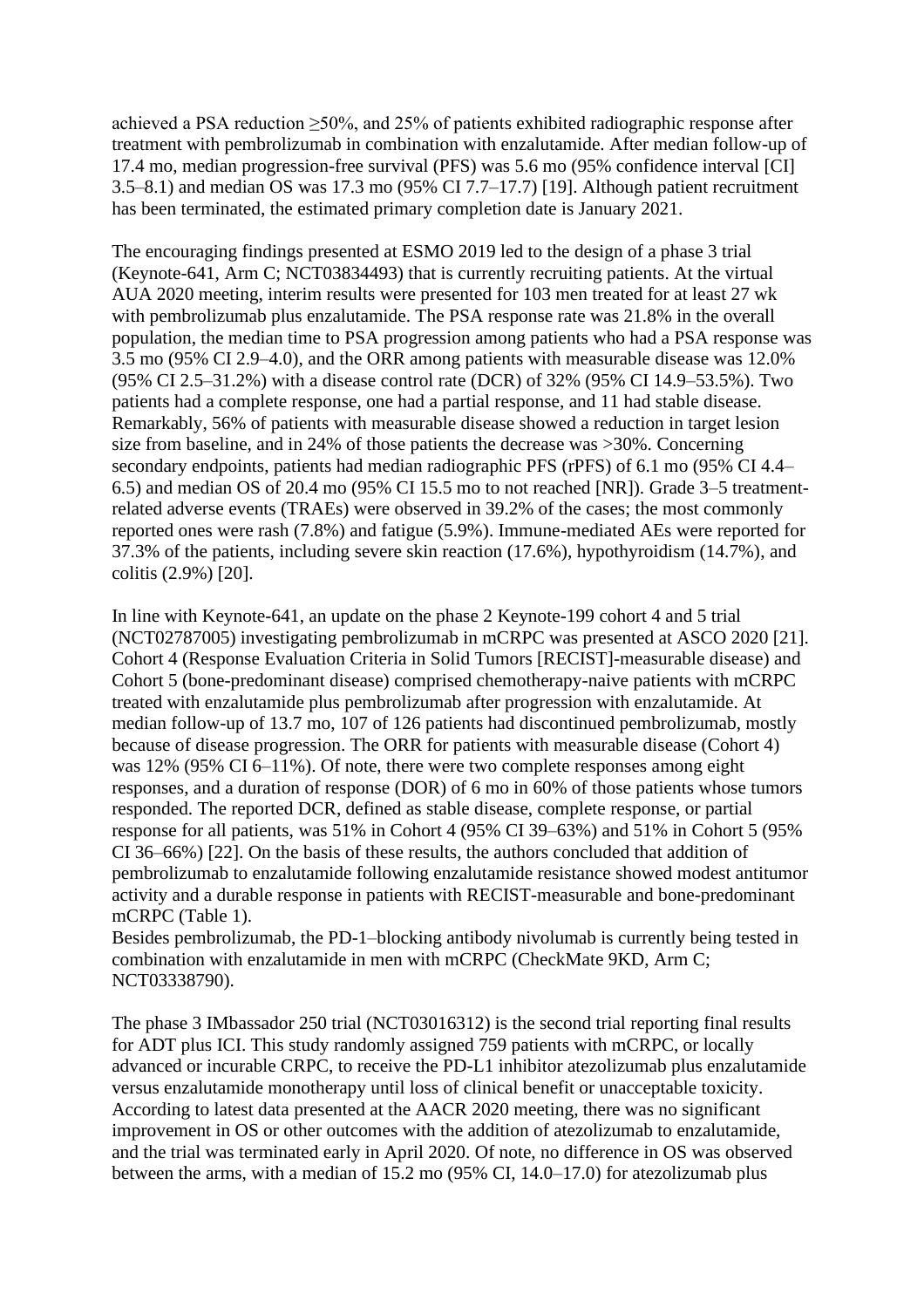enzalutamide compared to 16.6 mo (95% CI 14.7–18.4) for enzalutamide alone (hazard ratio [HR] 1.12, 95% CI 0.91–1.37;  $p = 0.28$ ]. Overall, rPFS and PSA progression rates were similar between the groups. The ORR was 14% with atezolizumab plus enzalutamide compared to 7% with enzalutamide. The median DOR was 12.4 mo with the atezolizumab combination and not estimable with enzalutamide alone [\[23\]](https://euoncology.europeanurology.com/article/S2588-9311(20)30175-9/fulltext#bib0115). Explanations for the negative results could be that novel second-generation antiandrogens such as abiraterone might downregulate PD-L1 in PC, as it has been demonstrated that tumors treated with ADT plus abiraterone have lower PD-L1 positivity compared with matched controls ( $p = 0.062$ ) [ [24\]](https://euoncology.europeanurology.com/article/S2588-9311(20)30175-9/fulltext#bib0120).

To summarize, while Keynote-641 (and phase 2 Keynote-199) demonstrated that addition of pembrolizumab to enzalutamide following enzalutamide resistance showed modest antitumor activity and durable response, IMbassador 250 (atezolizumab plus enzalutamide) was negative. Therefore, the implications of PD-1/PD-L1 expression in mCRPC patients treated with ADT require further elucidation in both preclinical and clinical settings, as there is evidence that not all hormone therapy agents interact with the immune system in the same way. Identification of patients who might benefit from the combinational treatment by stratification using clinical, pathological, or genomic parameters will play a major role in the future.

#### ICIs in combination with chemotherapy

Although chemotherapy is generally considered an immunosuppressive therapy, there is recent evidence of a positive immunologic effect of this approach. For example, chemotherapy regulates the composition and function of tumor-infiltrating lymphoid and myeloid cells. The exact immunogenic changes differ according to the type of chemotherapy and might be related to upregulation of NF-B, an increase in CD8<sup>+</sup> T cells, or higher PD-L1 expression on tumor cells [\[25,](https://euoncology.europeanurology.com/article/S2588-9311(20)30175-9/fulltext) [26\]](https://euoncology.europeanurology.com/article/S2588-9311(20)30175-9/fulltext).

Chemotherapy might also induce death of immunogenic cells and genetic alterations in cancer cells, and could therefore induce immune responses and show synergistic effects when combined with ICI. At the ESMO 2019 meeting, interim results were presented for the phase 2 Checkmate 9KD trial (Arm B; NCT03338790) evaluating nivolumab in combination with docetaxel. Overall, 41 mCRPC patients underwent treatment with nivolumab (360 mg) + docetaxel (75 mg/m<sup>2</sup> ) for up to ten cycles, followed by nivolumab (480 mg) until disease progression or unacceptable toxicity up to 2 years (yr). Data revealed that the ORR among patients with measurable disease was 36.8% (95% CI 16.3–61.6%); one patient had a complete response and six had progressive disease. Among the 41 patients treated, the confirmed PSA response rate was 46.3% (95% CI 30.7–62.6%), the median rPFS was 8.2 mo (95% CI 6.6–not estimable), and the 6-mo rPFS rate was 71.5% [\[27\]](https://euoncology.europeanurology.com/article/S2588-9311(20)30175-9/fulltext#bib0135). On the basis of these promising results the consecutive phase3 trial CheckMate7DX (NCT04100018) is currently recruiting participants.

At the ASCO GU 2020 meeting, results presented for the phase 1b/2 umbrella trial revealed that docetaxel plus pembrolizumab had activity among patients treated with abiraterone or enzalutamide for mCRPC (Keynote-365 study, ARM B; NCT02861573) [ [28\]](https://euoncology.europeanurology.com/article/S2588-9311(20)30175-9/fulltext#bib0140). Among the 104 patients treated, the confirmed PSA response rate was 28% in the total population and the ORR for patients with RECIST-measurable disease who had follow-up of ≥27 wk was 18%. The DCR was 51% for the total population, 51% for those with measurable disease, and 52% for those with nonmeasurable disease. The median DOR for patients with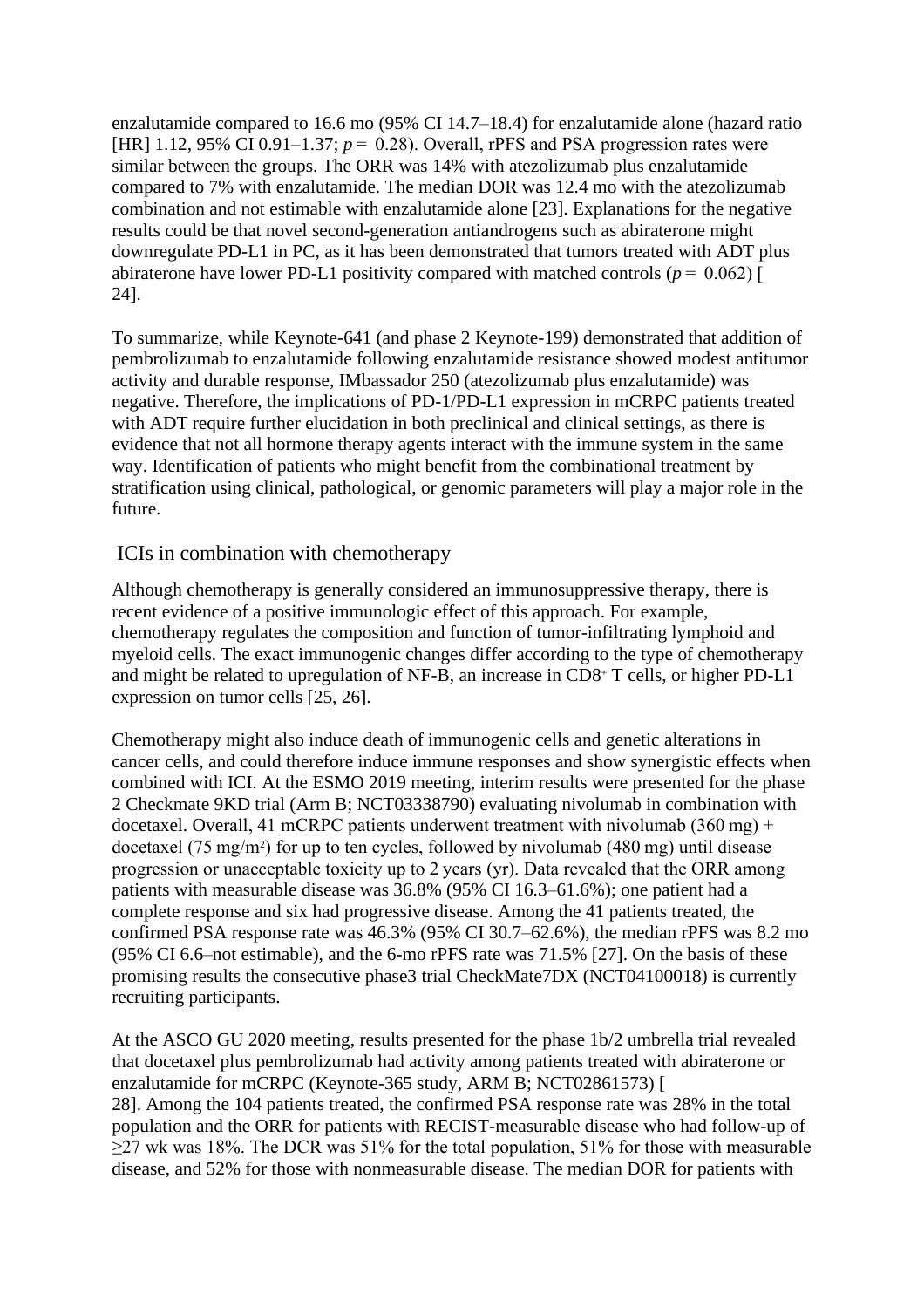$\geq$ 27 wk of follow-up was 6.7 mo, and five patients had a response  $\geq$ 6 mo. The median time to PSA progression was 27.1 wk (95% CI 16.1–31.2), the median rPFS was 8.3 mo (95% CI 7.6–10.1), and the median and OS was 20.4 mo (95% CI 16.9–NR). Keynote-921 (NCT03834506), a randomized phase 3 trial assessing the efficacy and safety of pembrolizumab plus docetaxel and prednisone in chemotherapy-naive mCRPC patients progressing on enzalutamide or abiraterone, is recruiting patients. The primary endpoints of the study are rPFS and OS.

In conclusion, two phase 3 trials are assessing the impact of adding ICI to chemotherapy, with no results reported so far. Clinicians should be careful when assessing the potential side effects of the combination of ICI with chemotherapy. ICIs in combination with cancer vaccines

Cancer vaccines prime and expand tumor-specific T cells by delivering tumor-associated antigens in an immunologic milieu that drives effective T-cell activation. Therefore, vaccination with antigen-specific blood-derived DCs, the most potent antigen-presenting cells of the immune system crucial for inducing adaptive immune responses, may be a potent treatment option [\[29,](https://euoncology.europeanurology.com/article/S2588-9311(20)30175-9/fulltext) [30\]](https://euoncology.europeanurology.com/article/S2588-9311(20)30175-9/fulltext). Sipuleucel-T is a US Food and Drug Administration (FDA)– approved cell-based vaccine composed of autologous antigen-presenting peripheral blood mononuclear cells (enriched for a DC fraction) that have been exposed to a recombinant protein consisting of GM-CSF fused to prostatic acid phosphatase (PAP), a protein expressed by PC cells. On administration, the vaccine may stimulate an antitumor T-cell response against tumor cells expressing PAP [\[31\]](https://euoncology.europeanurology.com/article/S2588-9311(20)30175-9/fulltext#bib0155). The IMPACT trial demonstrated a 4.1-mo improvement in OS among men with mCRPC, despite no obvious change in overall disease burden [\[31,](https://euoncology.europeanurology.com/article/S2588-9311(20)30175-9/fulltext) [32\]](https://euoncology.europeanurology.com/article/S2588-9311(20)30175-9/fulltext).

STAND, a randomized, phase 2, open-label trial (NCT01431391), assessed for the first time almost 20 yr ago the sequencing of sipuleucel-T with ADT in patients with biochemically recurrent PC at high risk of metastasis, and found that sipuleucel-T followed by ADT appears to induce greater antitumor immune responses than the reverse sequence [ [33\]](https://euoncology.europeanurology.com/article/S2588-9311(20)30175-9/fulltext#bib0165). Currently, a phase 1b study is examining the efficacy of sipuleucel-T with atezolizumab (NCT03024216) to compare the safety and tolerability of sequential atezolizumab followed by sipuleucel-T (Arm 1) versus sipuleucel-T followed by atezolizumab (Arm 2) in patients who have asymptomatic or minimally symptomatic CRPC not previously treated with docetaxel or cabazitaxel. Results for 37 patients presented at the last ASCO GU meeting showed that after 6 mo, 11 patients had stable disease (seven in Arm 1 and four in Arm 2), 18 had progressive disease, and seven were not evaluable (three withdrew from study and four have yet to reach 6-mo evaluation). At this time point, PFS was 8.2 mo in Arm 1 and 5.8 mo in Arm 2 ( $p = 0.054$ ) [\[34\]](https://euoncology.europeanurology.com/article/S2588-9311(20)30175-9/fulltext#bib0170). Moreover, sipuleucel-T combined with ipilimumab has shown clinical activity (NCT01804465) and is currently being assessed in mCRPC patients.

#### ICIs in combination with RT

The combination of immunotherapy and RT is an emerging treatment option for most cancers at different tumor stages. Recent evidence suggests that ionizing radiation can be immunostimulatory, as RT activates both the adaptive and innate immune systems by directly killing tumor cells, causing mutations in tumor-derived peptides, and inducing localized inflammation that increases immune cell trafficking to tumors [\[35,](https://euoncology.europeanurology.com/article/S2588-9311(20)30175-9/fulltext) [36\]](https://euoncology.europeanurology.com/article/S2588-9311(20)30175-9/fulltext). In addition, the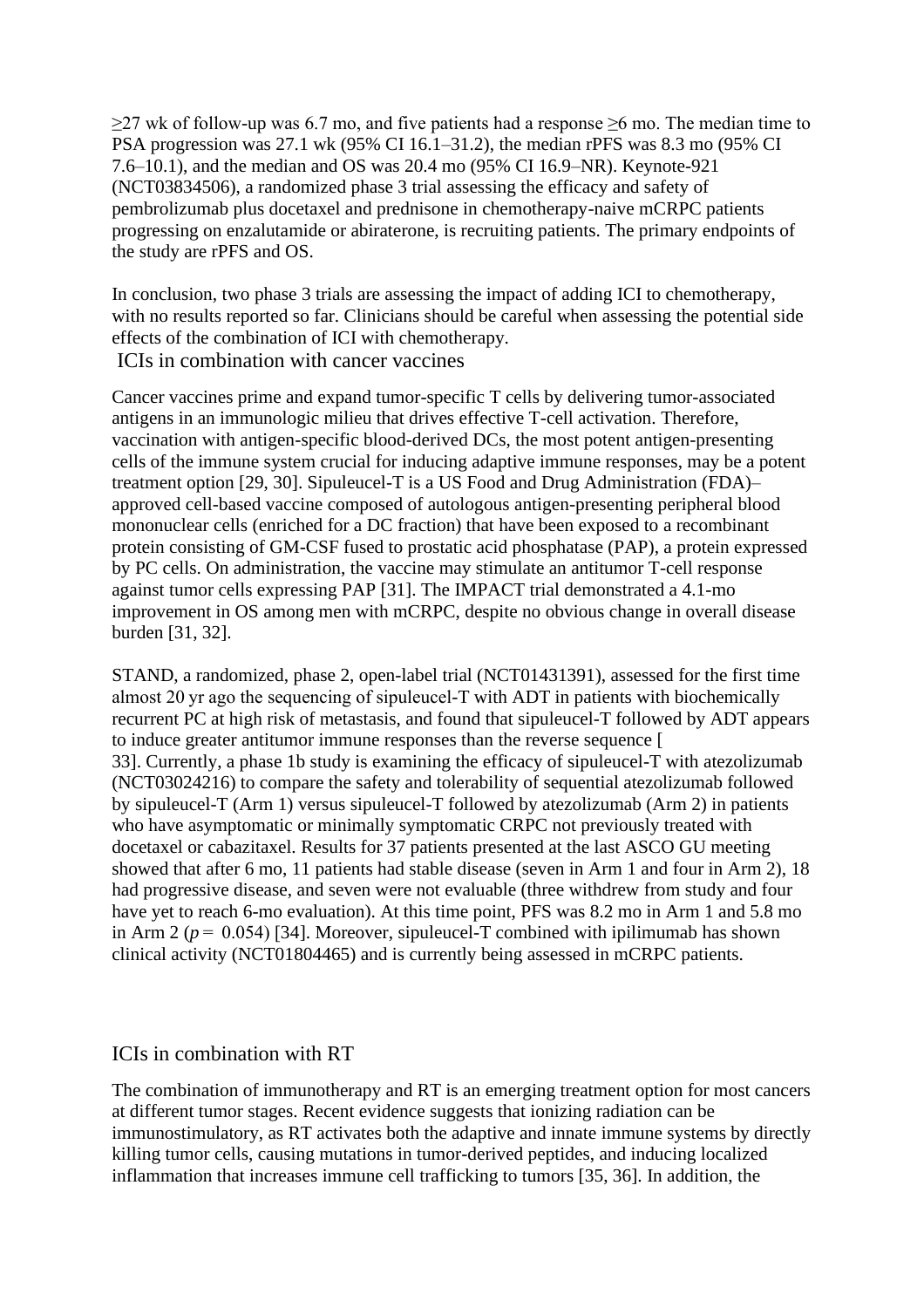activated immune system may cause tumor-directed treatment responses away from the site of irradiation, that is, an abscopal treatment effect, which has the potential to treat disease throughout the body [\[37,](https://euoncology.europeanurology.com/article/S2588-9311(20)30175-9/fulltext) [38\]](https://euoncology.europeanurology.com/article/S2588-9311(20)30175-9/fulltext).

A phase 2 trial already suggested 7 yr ago that ipilimumab exerts clinical antitumor activity in combination with RT. However, the subsequent phase 3 trial (CA184-095; NCT01057810) failed to demonstrate a significant difference between the ipilimumab and placebo groups in terms of OS [\[39\]](https://euoncology.europeanurology.com/article/S2588-9311(20)30175-9/fulltext#bib0195). A similar phase 3 (CA184-043; NCT00861614) randomized trial including 799 patients with osseous mCRPC evaluated the efficacy of RT (8 Gy) plus ipilimumab. The primary endpoint of OS was not reached. However, a survival advantage of 7 mo was observed in the subgroup of patients with a low tumor burden (22.7 vs 15.8 mo;  $p = 0.0038$ ) [ [40\]](https://euoncology.europeanurology.com/article/S2588-9311(20)30175-9/fulltext#bib0200). Fizazi et al [\[41\]](https://euoncology.europeanurology.com/article/S2588-9311(20)30175-9/fulltext#bib0205) very recently published long-term OS data from this trial demonstrating that OS rates at 3, 4, and 5 yrs were two to three times higher in the ipilimumab arm. Another phase 3 trial of ipilimumab in mCRPC patients treated with RT to one or more metastatic sites followed at least 28 days later by ipilimumab recently completed the recruitment phase and results are expected soon (NCT02232230).

A recent preclinical animal study demonstrated that anti–PD-1 or anti–PD-L1 antibodies combined with RT resulted in a decrease in tumor graft growth compared to ICI alone. This led to the hypothesis that a combinational approach might trigger a robust response against CRPC mediated via the immune system, causing both local and distant abscopal effects [ [42\]](https://euoncology.europeanurology.com/article/S2588-9311(20)30175-9/fulltext#bib0210). Currently a phase 1/2 study is assessing the safety, tolerability, and efficacy of nivolumab in patients with oligometastatic disease (defined as ≤3 sites of distant metastatic disease and/or positive lymph nodes confined to the pelvis) treated with definitive RT plus short-term ADT (NCT03543189). In a phase 2 trial, 51 mCRPC patients were randomized to sipuleucel-T alone or sipuleucel-T initiated 1 wk after completion of sensitizing RT (total 3000 cGy) to a single metastatic site. Sensitizing RT completed 1 wk before administration of sipuleucel-T did not affect the majority of the sipuleucel-T parameters or the ability to deliver the therapy; the authors concluded that RT did not enhance the humoral and cellular responses associated with sipuleucel-T therapy [\[43\]](https://euoncology.europeanurology.com/article/S2588-9311(20)30175-9/fulltext#bib0215). Results from a phase 3 multicenter trial enrolling mCRPC patients treated with a combination of RT and sipuleucel-T (NCT02232230) are expected in the next months.

A phase 2 study is currently evaluating stereotactic ablative body radiation to multiple metastatic sites to eradicate sites of bulky progressive disease, and to induce antigen presentation and immune stimulation, which is expected to act synergistically to concurrently administered sipuleucel-T and thereby significantly improve the treatment outcome for mCRPC (NCT01818986).Radium-223 is approved and clinically used as a third-line treatment option in osseous mCRPC, having demonstrated an OS benefit in large phase 3 trials [\[44\]](https://euoncology.europeanurology.com/article/S2588-9311(20)30175-9/fulltext#bib0220). Radium-223 binds to minerals in bone to deliver radiation directly to cancer that has spread to the bones while limiting damage to surrounding body tissues [ [45\]](https://euoncology.europeanurology.com/article/S2588-9311(20)30175-9/fulltext#bib0225). To enhance its efficacy, a phase 1/2 study is evaluating RT versus radium-223 plus RTenhancing medication (M3814) versus radium plus M3814 plus the PD-L1 inhibitor avelumab for mCRPC patients (NCT04071236). At the ASCO GU 2020 meeting, interim results were presented for sipuleucel-T with or without radium-223 in 32 men with mCRPC (NCT02463799). After median follow-up of 5.3 mo, median PFS was longer in the combination arm (10.7 vs 3.1 mo; HR 0.35, 95% CI 0.15–0.81; *p* =  0.02). No safety concerns were raised [\[46\]](https://euoncology.europeanurology.com/article/S2588-9311(20)30175-9/fulltext#bib0230). Furthermore, radium-223 plus pembrolizumab (NCT03093428) is currently being investigated in a phase 2 study in men with asymptomatic or mild symptomatic boneinvolved mCRPC.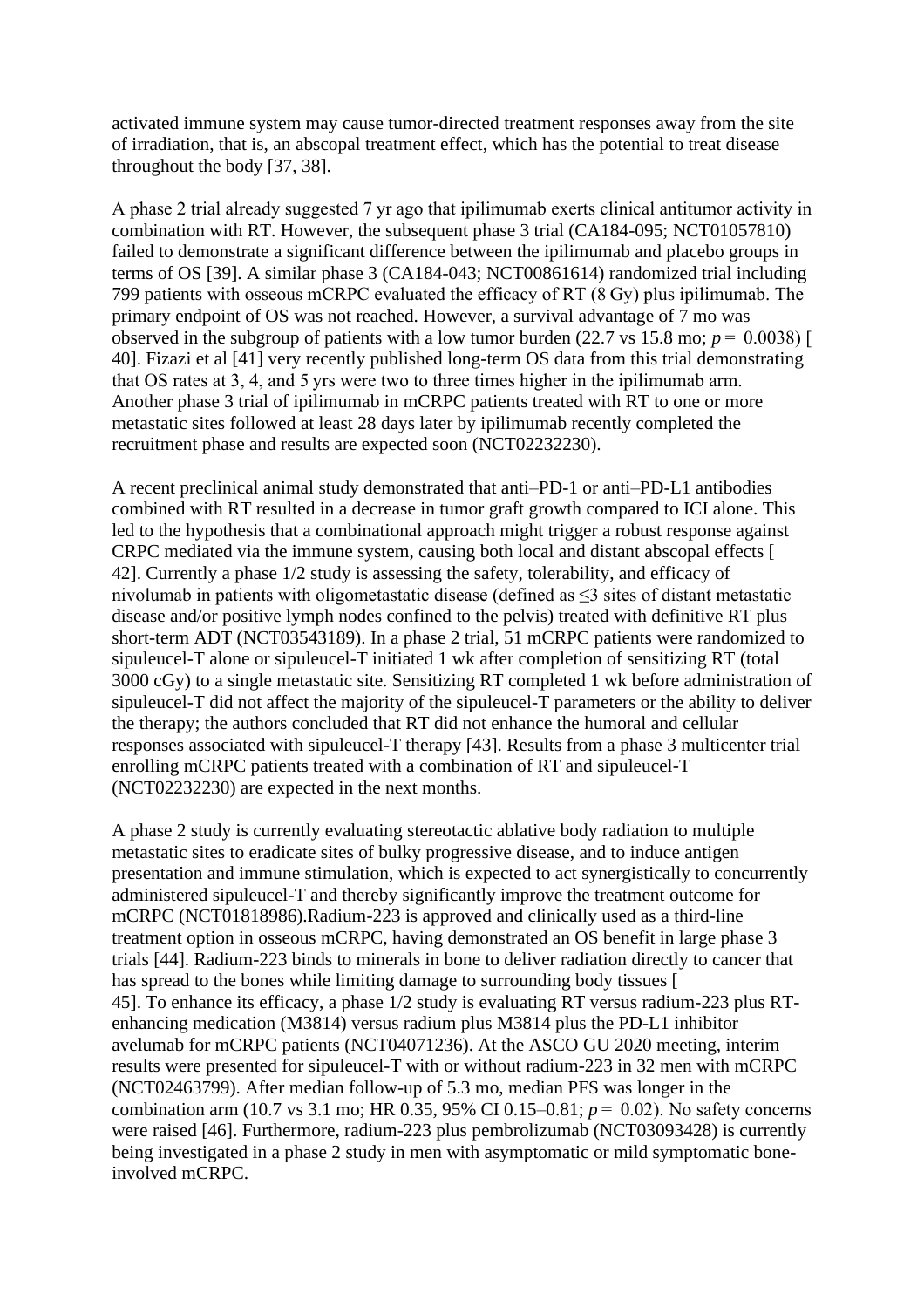In conclusion, although preclinical and early clinical trials have demonstrated promising results, phase 3 trials combining RT with ICI were negative. When considering radium-223, interim results are encouraging, as an increase in PFS was observed for patients treated with radium-223 plus sipuleucel-T.

#### ICIs in combination with PARP inhibitors

Tumors harboring mutations in the DNA damage repair (DDR) system are sensitive to PARP inhibition [\[47,](https://euoncology.europeanurology.com/article/S2588-9311(20)30175-9/fulltext) [48\]](https://euoncology.europeanurology.com/article/S2588-9311(20)30175-9/fulltext). In mCRPC patients with DDR alterations, PARP inhibitor treatment is associated with significant survival benefits compared to controls [\[49,](https://euoncology.europeanurology.com/article/S2588-9311(20)30175-9/fulltext) [50\]](https://euoncology.europeanurology.com/article/S2588-9311(20)30175-9/fulltext). However, patients without genetic alterations gain a partial benefit from PARP inhibitors for which a therapy improvement has been claimed (eg, via combinational therapeutic approaches). Mutations in MMR genes are associated with MSI in advanced PC and may serve as a biomarker for immunotherapy response [\[51\]](https://euoncology.europeanurology.com/article/S2588-9311(20)30175-9/fulltext#bib0255). In preclinical models, PARP inhibitors upregulated PDL-1 expression in breast tumor cell lines [\[52\]](https://euoncology.europeanurology.com/article/S2588-9311(20)30175-9/fulltext#bib0260). There is also evidence that combination therapy in PC using the IgG1 antibody–dependent cellular cytotoxicity–mediating monoclonal antibodies cetuximab (anti-EGFR) or avelumab (anti-PD-L1) combined with olaparib in metastatic PC cell lines increased tumor cell sensitivity to killing by natural killer cells independently of *BRCA* status or monoclonal antibody target upregulation [\[53\]](https://euoncology.europeanurology.com/article/S2588-9311(20)30175-9/fulltext#bib0265). On June 11, 2020, the FDA approved olaparib and rucaparib for treatment of mCRPC with homologous recombination repair (HRR) mutations.

Concerning combinations of PARP inhibitors with ICI, Karzai et al [\[54\]](https://euoncology.europeanurology.com/article/S2588-9311(20)30175-9/fulltext#bib0270) investigated the activity of durvalumab, a human IgG1-K monoclonal antibody targeting PD-L1, plus olaparib in mCRPC with and without DDR mutations and observed median rPFS of 16.1 mo (95% CI 4.5–16.1) with a 12-mo rPFS rate of 51.5% (95% CI 25.7–72.3%). Activity was seen in patients with alterations in DDR genes, for whom median rPFS was 16.1 mo (95%CI 7.8– 18.1). Overall, 53% of patients had a radiographic and/or PSA response. Patients with fewer peripheral myeloid-derived suppressor cells and with alterations in DDR genes were more likely to respond. Early changes in circulating tumor cell counts and in both innate and adaptive immune characteristics were associated with response to treatment [\[54\]](https://euoncology.europeanurology.com/article/S2588-9311(20)30175-9/fulltext#bib0270).

At the ASCO GU 2019 meeting, preliminary results presented for the phase 1b/2 Keynote-365 trial (Arm A; NCT02861573) demonstrated that the combination of pembrolizumab plus olaparib is active in patients with wild-type HRR status who were previously treated with docetaxel and two or fewer novel antiandrogens [\[55\]](https://euoncology.europeanurology.com/article/S2588-9311(20)30175-9/fulltext#bib0275). An update presented at ASCO GU 2020 reported that 42 of 84 patients had discontinued therapy, primarily because of progression  $(n=29)$ . Of note,  $26\%$  were PD-L1<sup>+</sup>, 26% had visceral disease, and 57% had RECIST-measurable disease. The median follow-up was 3 mo for all patients  $(n=81)$  and 14 mo for patients with  $\geq$ 27 wk of follow-up ( $n = 41$ ). The confirmed PSA response rate was 8.5% in the overall population, including 10.6% among patients with RECIST-measurable disease and 5.7% among patients with nonmeasurable disease. The overall PSA decrease from baseline was 36.6%, including 11.0% for patients with a >50% decline [\[28\]](https://euoncology.europeanurology.com/article/S2588-9311(20)30175-9/fulltext#bib0140). The estimated completion date for the study is March 2022. At the ASCO 2020 meeting, data were presented for KEYLYNK-007 (NCT04123366), which is evaluating the antitumor activity and safety of olaparib plus pembrolizumab in patients with advanced solid tumors with HRR mutation and/or HRD. The primary endpoint of this trial is ORR; secondary endpoints include DCR, PFS, OS, and safety [\[56\]](https://euoncology.europeanurology.com/article/S2588-9311(20)30175-9/fulltext#bib0280). In addition, phase 1/2 studies investigating nivolumab in combination with the PARP inhibitor rucaparib (NCT03572478,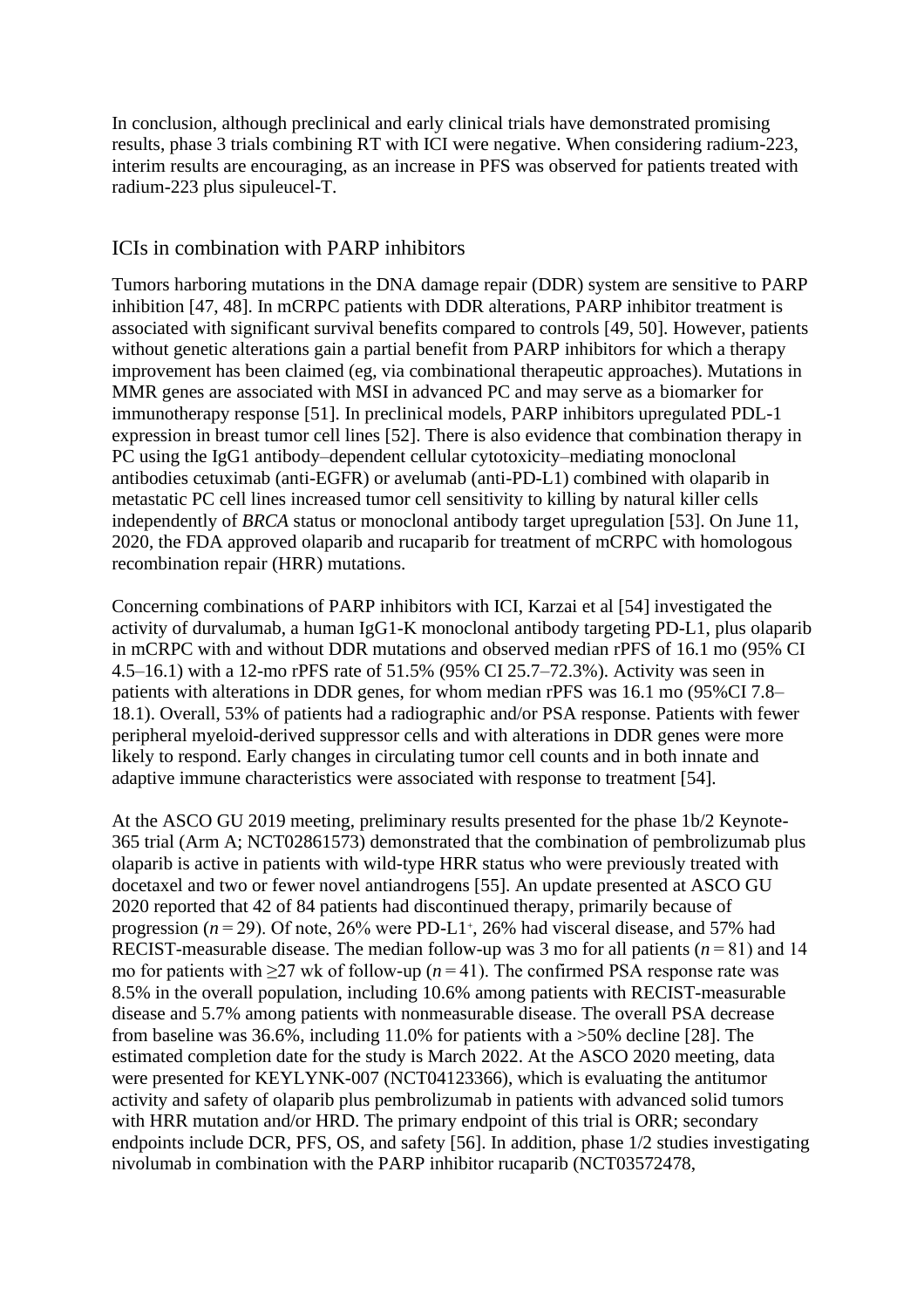NCT03338790) or avelumab plus the PARP inhibitor talazoparib in locally advanced or metastatic solid tumors including PC (NCT03330405) are currently ongoing. In conclusion, data on combinations of PARP inhibitors plus ICI are still preliminary and survival data are missing. Furthermore, to the best of our knowledge no phase 3 trial has been initiated so far.

ICIs in combination with PSMA-targeted radioligand therapies

PSMA-targeted radioligand therapies represent another pillar in the armamentarium of mCRPC treatment, both as monotherapy and as a component of combinatorial strategies [ [57\]](https://euoncology.europeanurology.com/article/S2588-9311(20)30175-9/fulltext#bib0285). A phase 1b trial study is currently assessing the dose and schedule of <sup>177</sup>Lu-PSMA-617 and pembrolizumab in three different experimental schedules for patients with mCRPC (NCT03805594). Recruitment of 43 patients up to August 2022 is planned in this open-label study.

In summary, combining PSMA-targeted radioligand therapies with ICI is still in its infancy.

## **Discussion**

Substantial progress has been made in our understanding of the immunogenic landscape of PC. Owing to the immunosuppressive PC environment, use of ICI monotherapy poses a challenge, reflected by the fact that most clinical trials failed to reach their primary endpoints. Recent understanding of the inhibitory milieu within the TME has fostered the use of combinatorial strategies that not only target tumor cells but also capitalize on controlling inhibitory cell populations and cytokines that induce a hostile setting for immune cells.

Ongoing studies on the efficacy of ICI in mCRPC are investigating combinations with ADT, chemotherapy, RT, PARP inhibitors, and PSMA-targeted radioligand therapies. Preliminary studies have revealed promising results. However, no phase 3 trial has reported final results, so it is impossible to draw any final conclusions. In addition, a better understanding of the inflammatory pathophysiology of PC, especially in the TME, will shed more light on the development of new combination therapy approaches to define the optimal combinational approach. Beside the combination of ICI with standard mCRPC therapeutics, promising proof-of-concept therapeutic investigations include better comprehension of the TME to define promising new therapies such as bispecific antibodies and chimeric antigen receptor T cells, along with CD73/adenosine receptor inhibitors, VISTA-mediated signaling pathways, and immunotherapy targeting cancer stem cells.

Furthermore, biomarkers predicting therapy responses are warranted, as, in contrast to other tumor entities, PD-1/PD-L1 status is not a reliable marker for ICI therapy response. Early results suggest that patients with MSI-H/dMMR PC may respond to checkpoint inhibition and that MSI frequently develops as a somatic event in many of these patients, as only a small fraction of the patients had a germline MMR gene mutation.

In addition, it is important to select patients who should undergo a primary combination approach and patients for whom ICI should added when monotherapy does not bring the expected treatment response. Moreover, the optimal treatment sequence, the treatment line,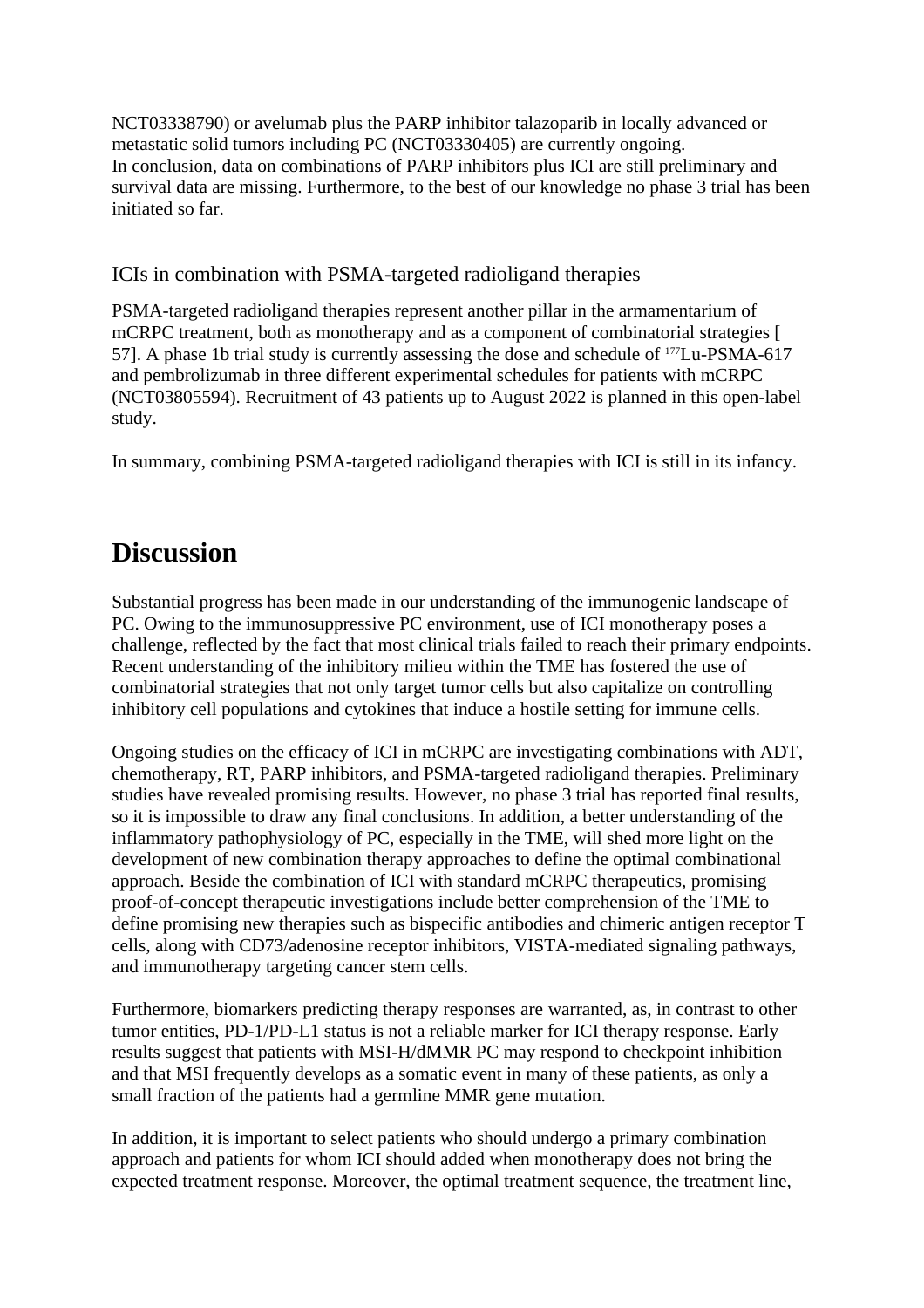and the impact of previous mCRPC therapies on treatment outcomes have to be assessed. Last but not least, the side effects of combinational therapies have to be surveyed, which could further limit combinational treatment, especially when combining ICI with aggressive mCRPC agents such as chemotherapeutics considering that most PC patients are of older age and thus respecting the dogma "primum non nocere". One approach to overcome this dilemma might be to reduce the cumulative chemotherapy dose when adding ICI and thus making the combination more compatible.

With positive results from many early clinical trials in PC, these novel ICI combination approaches hold promise for the future and hopefully will improve clinical outcomes and patient survival.

## **Conclusions**

Preclinical and clinical trials have demonstrated that combining immunotherapy with standard mCRPC treatment options has the potential to provide a synergistic effect. Nonetheless, a better understanding of the mechanism and of the optimal treatment approach is still needed. Beside approved mCRPC treatments that are discussed in this review article, upcoming combinations such as ICI plus an antiangiogenic agent like cabozantinib are highly promising. In addition, ICI combinational treatment should also be considered in earlier stages or clinical states, such as (non)metastatic hormone-sensitive PC and nonmetastatic CRPC, for which numerous clinical trials are currently ongoing.

*Author contributions*: Isabel Heidegger had full access to all the data in the study and takes responsibility for the integrity of the data and the accuracy of the data analysis. *Study concept and design*: Heidegger, Gandaglia. *Acquisition of data*: Heidegger, Gandaglia, Pircher, Necchi. *Analysis and interpretation of data*: Heidegger, Gandaglia, Pircher, Necchi. *Drafting of the manuscript*: Heidegger, Gandaglia, Pircher, Necchi. *Critical revision of the manuscript for important intellectual content*: All authors. *Statistical analysis*: None. *Obtaining funding*: None. *Administrative, technical, or material support*: None. *Supervision*: Heidegger, Gandaglia. *Other*: None.

*Financial disclosures:* Isabel Heidegger certifies that all conflicts of interest, including specific financial interests and relationships and affiliations relevant to the subject matter or materials discussed in the manuscript (eg, employment/affiliation, grants or funding, consultancies, honoraria, stock ownership or options, expert testimony, royalties, or patents filed, received, or pending), are the following: None.

*Funding/Support and role of the sponsor***:** None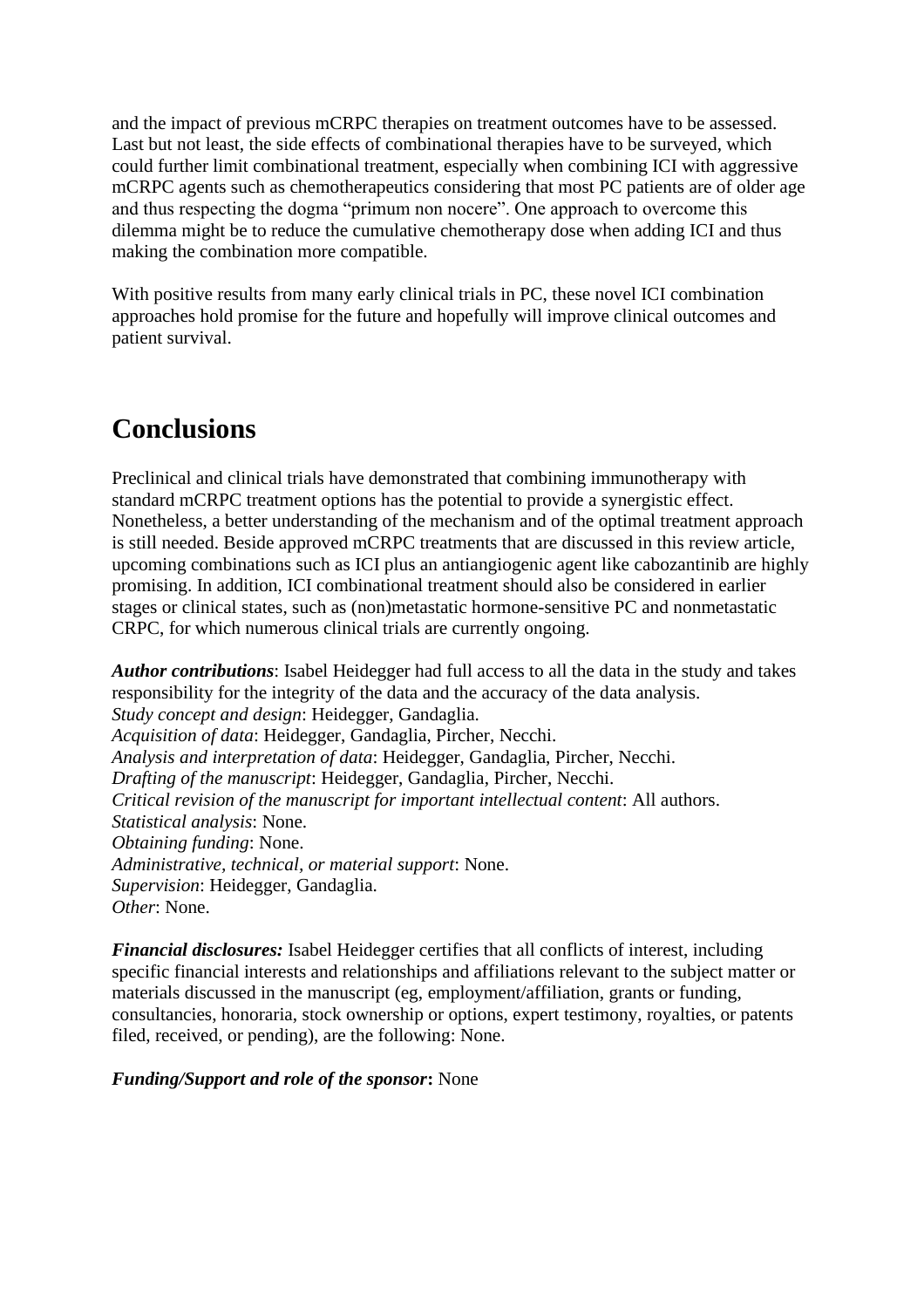References

[1] Heidegger I, Pircher A, Pichler R. Targeting the tumor microenvi- ronment in renal cell cancer biology and therapy. Front Oncol 2019;9:490.

[2] Thana M, Wood L. Immune checkpoint inhibitors in genitourinary malignancies. Curr Oncol 2020;27:S69–77.

[3] Nicholson LT, Fong L. Immune checkpoint inhibition in prostate cancer. Trends Cancer 2020;6:174–7.

[4] Cha HR, Lee JH, Ponnazhagan S. Revisiting immunotherapy: a focus on prostate cancer. Cancer Res 2020;80:1615–23.

[5] Vitkin N, Nersesian S, Siemens DR, Koti M. The tumor immune contexture of prostate cancer. Front Immunol 2019;10:603.

[6] Slovin SF. Immunotherapy for castration-resistant prostate cancer: has its time arrived? Expert Opin Biol Ther 2020;20:481–7.

[7] Isaacsson Velho P, Antonarakis ES. PD-1/PD-L1 pathway inhibitors in advanced prostate cancer. Expert Rev Clin Pharmacol 2018;11:475–86.

[8] Martin AM, Nirschl TR, Nirschl CJ, et al. Paucity of PD-L1 expression in prostate cancer: innate and adaptive immune resistance. Prostate Cancer Prostat Dis 2015;18:325–32.

[9] Chung JH, Dewal N, Sokol E, et al. Prospective comprehensive genomic profiling of primary and metastatic prostate tumors. JCO Precis Oncol 2019;3:1–23.

[10] Sokol ES, Pavlick D, Khiabanian H, et al. Pan-cancer analysis of BRCA1 and BRCA2 genomic alterations and their association with genomic instability as measured by genomewide loss of heterozy- gosity. JCO Precis Oncol 2020;4:442–65.

[11] de Bono J, Mateo J, Fizazi K, et al. Olaparib for metastatic castration- resistant prostate cancer. N Engl J Med 2020;382:2091–102.

[12] Barata P, Agarwal N, Nussenzveig R, et al. Clinical activity of pem-

brolizumab in metastatic prostate cancer with microsatellite insta- bility high (MSI-H) detected by circulating tumor DNA. J Immunother Cancer 2020;8:e001065.

[13] Sharma P, Pachynski RK, Narayan V, et al. Initial results from a phase II study of nivolumab (NIVO) plus ipilimumab (IPI) for the treatment of metastatic castration-resistant prostate cancer (mCRPC; Check- Mate 650). J Clin Oncol 2019;37(7 Suppl):142.

[14] Bilusic M, Madan RA, Gulley JL. Immunotherapy of prostate cancer: facts and hopes. Clin Cancer Res 2017;23:6764–70.

[15] Tollefson MK, Karnes RJ, Thompson RH, et al. A randomized phase II study of ipilimumab with androgen ablation compared with an- drogen ablation alone in patients with advanced prostate cancer. J Urol 2010;183(4 Suppl):e261.

[16] Graff JN, Stein MN, Surana R, et al. Phase II study of ipilimumab in men with metastatic prostate cancer with an incomplete response to androgen deprivation therapy. Front Oncol 2020;10:1381.

[17] Bishop JL, Sio A, Angeles A, et al. PD-L1 is highly expressed in Enzalutamide resistant prostate cancer. Oncotarget 2015;6:234–42. [18] Pal SK, Moreira D, Won H, et al. Reduced T-cell numbers and elevated levels of immunomodulatory cytokines in metastatic pros- tate cancer patients de novo resistant to abiraterone and/or enza-

lutamide therapy. Int J Mol Sci 2019;20:1831.

[19] Yu E, Xu L, Kim J, Antonarakis ES. KEYLYNK-010: phase 3 study of

pembrolizumab (PEMBRO) plus olaparib (OLA) vs enzalutamide (ENZA) or abiraterone (ABI) in ENZA- or ABI-pretreated patients (pts) with metastatic castration-resistant prostate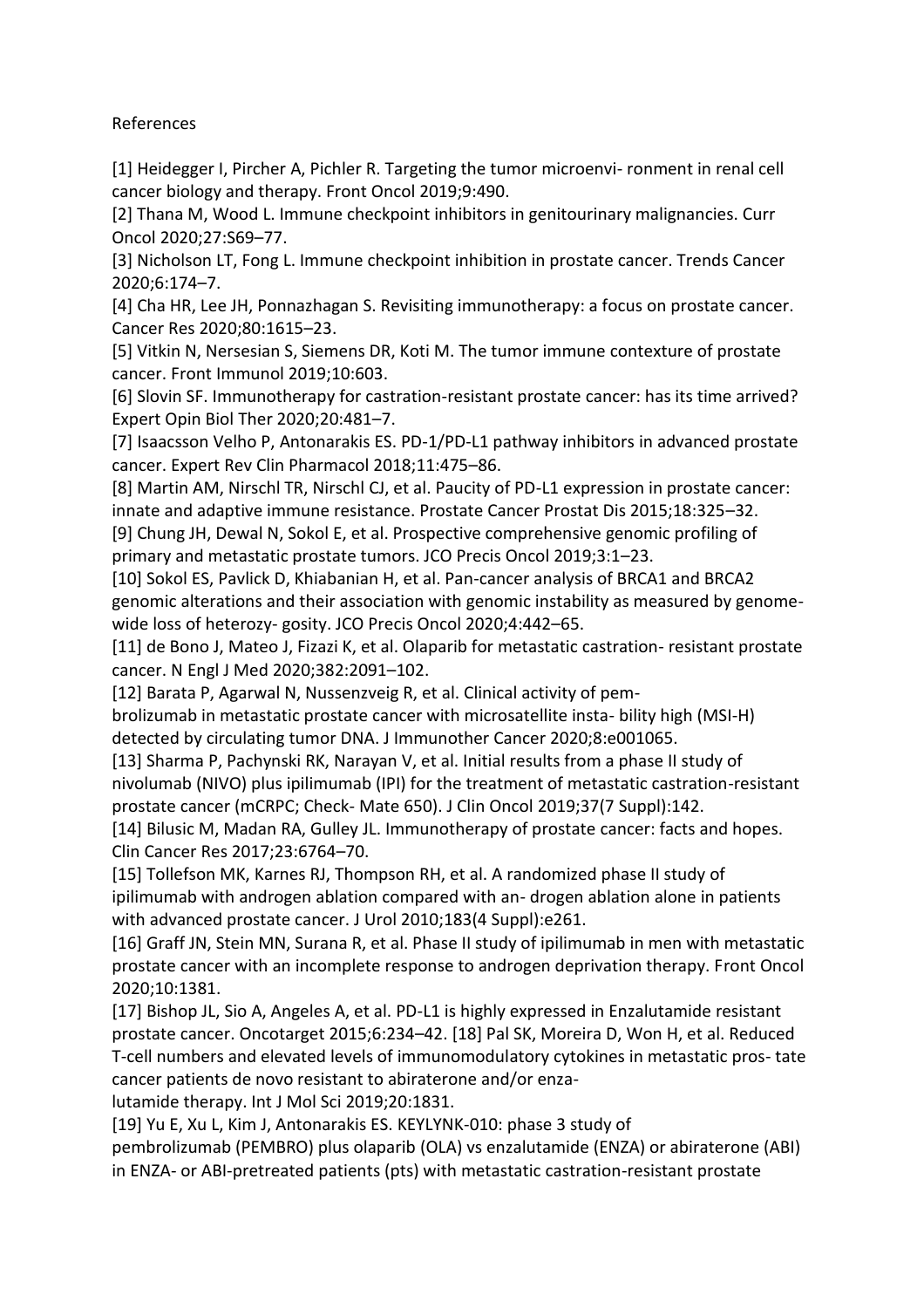cancer (mCRPC) who had progression on chemotherapy (CTx). Ann Oncol 2019;30 (Suppl 5):v325–55.

[20] Yu E, Fong P, Piulats JM, et al. Pembrolizumab plus enzalutamide in abirateronepretreated patients with metastatic castration-resis- tant prostate cancer: updated results from keynote-365 cohort. J Urol 2020;203(Suppl 4), PD16-12.

[21] Antonarakis ES, Piulats JM, Gross-Goupil M, et al. Pembrolizumab for treatmentrefractory metastatic castration-resistant prostate cancer: multicohort, open-label phase II KEYNOTE-199 study. J Clin Oncol 2020;38:395–405.

[22] Hoimes CJ, Graff JN, Tagawa ST, et al. KEYNOTE-199 cohorts (C) 4 and 5: phase II study of pembrolizumab (pembro) plus enzalu- tamide (enza) for enza-resistant metastatic castration-resistant prostate cancer (mCRPC). J Clin Oncol 2020;38(15 Suppl):5543.

[23] Sweeney CJ, Gillessen S, Rathkopf D, et al. IMbassador250: a phase III trial comparing atezolizumab with enzalutamide vs enzaluta- mide alone in patients with metastatic castration-resistant prostate cancer (mCRPC). Cancer Res 2020;80(16 Suppl), Abstract CT014.

[24] Calagua C, Russo J, Sun Y, et al. Expression of PD-L1 in hormone- naive and treated prostate cancer patients receiving neoadjuvant abiraterone acetate plus prednisone and leuprolide. Clin Cancer Res 2017;23:6812–22.

[25] Emens LA, Middleton G. The interplay of immunotherapy and chemotherapy: harnessing potential synergies. Cancer Immunol Res 2015;3:436–43.

[26] Li X, Shao C, Shi Y, Han W. Lessons learned from the blockade of immune checkpoints in cancer immunotherapy. J Hematol Oncol 2018;11:31.

[27] Fizazi K, Gonzalez Mella P, Castellano D, et al. Efficacy and safety of nivolumab in combination with docetaxel in men with metastatic castration-resistant prostate cancer in CHECKMATE 9KD. Ann Oncol 2019;30(Suppl 5):v851–934.

[28] Yu EY, Piulats JM, Gravis G, et al. KEYNOTE-365 cohort A updated results: pembrolizumab (pembro) plus olaparib in docetaxel-pre- treated patients (pts) with metastatic castration-resistant prostate cancer (mCRPC). J Clin Oncol 2020;38(6 Suppl):100. [29] Curran MA, Glisson BS. New hope for therapeutic cancer vaccines in the era of immune checkpoint modulation. Annu Rev Med 2019;70:409–24.

[30] Thomas S, Prendergast GC. Cancer vaccines: a brief overview. Methods Mol Biol 2016;1403:755–61.

[31] Kantoff PW, Higano CS, Shore ND, et al. Sipuleucel-T immunother- apy for castrationresistant prostate cancer. N Engl J Med 2010;363:411–22.

[32] Cha E, Fong L. Therapeutic vaccines for prostate cancer. Curr Opin Mol Ther 2010;12:77–85.

[33] Antonarakis ES, Kibel AS, Yu EY, et al. Sequencing of sipuleucel-T and androgen deprivation therapy in men with hormone-sensitive biochemically recurrent prostate cancer: a phase II randomized trial. Clin Cancer Res 2017;23:2451–9.

[34] Rosser CJ, Hirasawa Y, Acoba JD, et al. Phase Ib study assessing different sequencing regimens of atezolizumab (anti-PD-L1) and sipuleucel-T (SipT)in patients who have asymptomatic or minimal- ly symptomatic metastatic castrate resistant prostate cancer. J Clin Oncol 2020;38:e17564.

[35] Brandmaier A, Formenti SC. The impact of radiation therapy on innate and adaptive tumor immunity. Semin Radiat Oncol 2020;30:139–44.

[36] Demaria S, Coleman CN, Formenti SC. Radiotherapy: changing the game in immunotherapy. Trends Cancer 2016;2:286–94.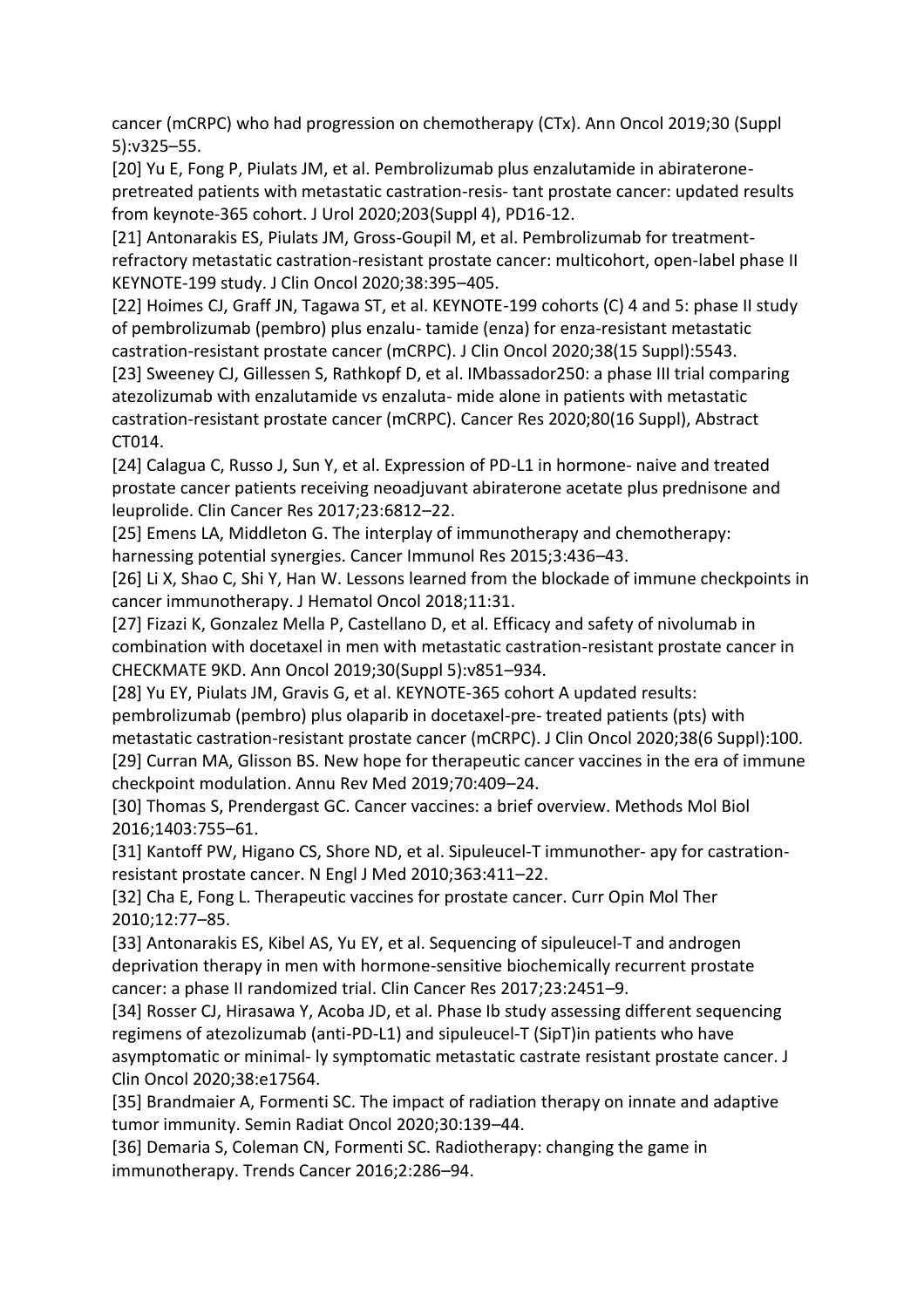[37] Ngwa W, Irabor OC, Schoenfeld JD, Hesser J, Demaria S, Formenti SC. Using immunotherapy to boost the abscopal effect. Nat Rev Cancer 2018;18:313–22. [38] Dagoglu N, Karaman S, Caglar HB, Oral EN. Abscopal effect of radiotherapy in the immunotherapy era: systematic review of reported cases. Cureus 2019;11:e4103. [39] Beer TM, Kwon ED, Drake CG, et al. Randomized, double-blind, phase III trial of ipilimumab versus placebo in asymptomatic or minimally symptomatic patients with metastatic chemotherapy-naive castra- tion-resistant prostate cancer. J Clin Oncol 2017;35:40–7.

[40] Kwon ED, Drake CG, Scher HI, et al. Ipilimumab versus placebo after radiotherapy in patients with metastatic castration-resistant pros- tate cancer that had progressed after docetaxel chemotherapy (CA184-043): a multicentre, randomised, double-blind, phase 3 trial. Lancet Oncol 2014;15:700–12.

[41] Fizazi K., Drake C.G., Beer T.M., et al. Final analysis of the ipilimumab versus placebo following radiotherapy phase III trial in postdoce- taxel metastatic castration-resistant prostate cancer identifies an excess of long-term survivors. Eur Urol. In press. https://doi.org/ 10.1016/j.eururo.2020.07.032.

[42] Dudzinski SO, Cameron BD, Wang J, Rathmell JC, Giorgio TD, Kirschner AN. Combination immunotherapy and radiotherapy causes an abscopal treatment response in a mouse model of cas- tration resistant prostate cancer. J Immunother Cancer 2019;7:218.

[43] Twardowski P, Wong JYC, Pal SK, et al. Randomized phase II trial of sipuleucel-T immunotherapy preceded by sensitizing radiation therapy and sipuleucel-T alone in patients with metastatic castrate resistant prostate cancer. Cancer Treat Res Commun 2019;19: 100116.

[44] Cornford P, Bellmunt J, Bolla M, et al. EAU-ESTRO-SIOG guidelines on prostate cancer. Part II: treatment of relapsing, metastatic, and castration-resistant prostate cancer. Eur Urol 2017;71:630–42.

[45] Body JJ, Casimiro S, Costa L. Targeting bone metastases in prostate cancer: improving clinical outcome. Nat Rev Urol 2015;12:340–56. [46] Marshall CH, Park JC, DeWeese TL, et al. Randomized phase II study of sipuleucel-T (SipT) with or without radium-223 (Ra223) in men with asymptomatic bone-metastatic castrate-resistant prostate cancer (mCRPC). J Clin Oncol 2020;38(6 Suppl):130.

[47] Madhusudan S, Middleton MR. The emerging role of DNA repair proteins as predictive, prognostic and therapeutic targets in cancer.

Cancer Treat Rev 2005;31:603–17.

[48] Jeggo PA, Pearl LH, Carr AM. DNA repair, genome stability and

cancer: a historical perspective. Nat Rev Cancer 2016;16:35–42. [49] Ramakrishnan

Geethakumari P, Schiewer MJ, Knudsen KE, Kelly WK. PARP inhibitors in prostate cancer. Curr Treat Options Oncol

2017;18:37.

[50] Mateo J, Carreira S, Sandhu S, et al. DNA-repair defects and olaparib

in metastatic prostate cancer. N Engl J Med 2015;373:1697–708. [51] Dudley JC, Lin MT, Le DT, Eshleman JR. Microsatellite instability as a

biomarker for PD-1 blockade. Clin Cancer Res 2016;22:813–20. [52] Jiao S, Xia W, Yamaguchi H, et al. PARP inhibitor upregulates PD-L1 expression and enhances cancer-associated immunosuppression.

Clin Cancer Res 2017;23:3711–20.

[53] Fenerty KE, Padget M, Wolfson B, et al. Immunotherapy utilizing the